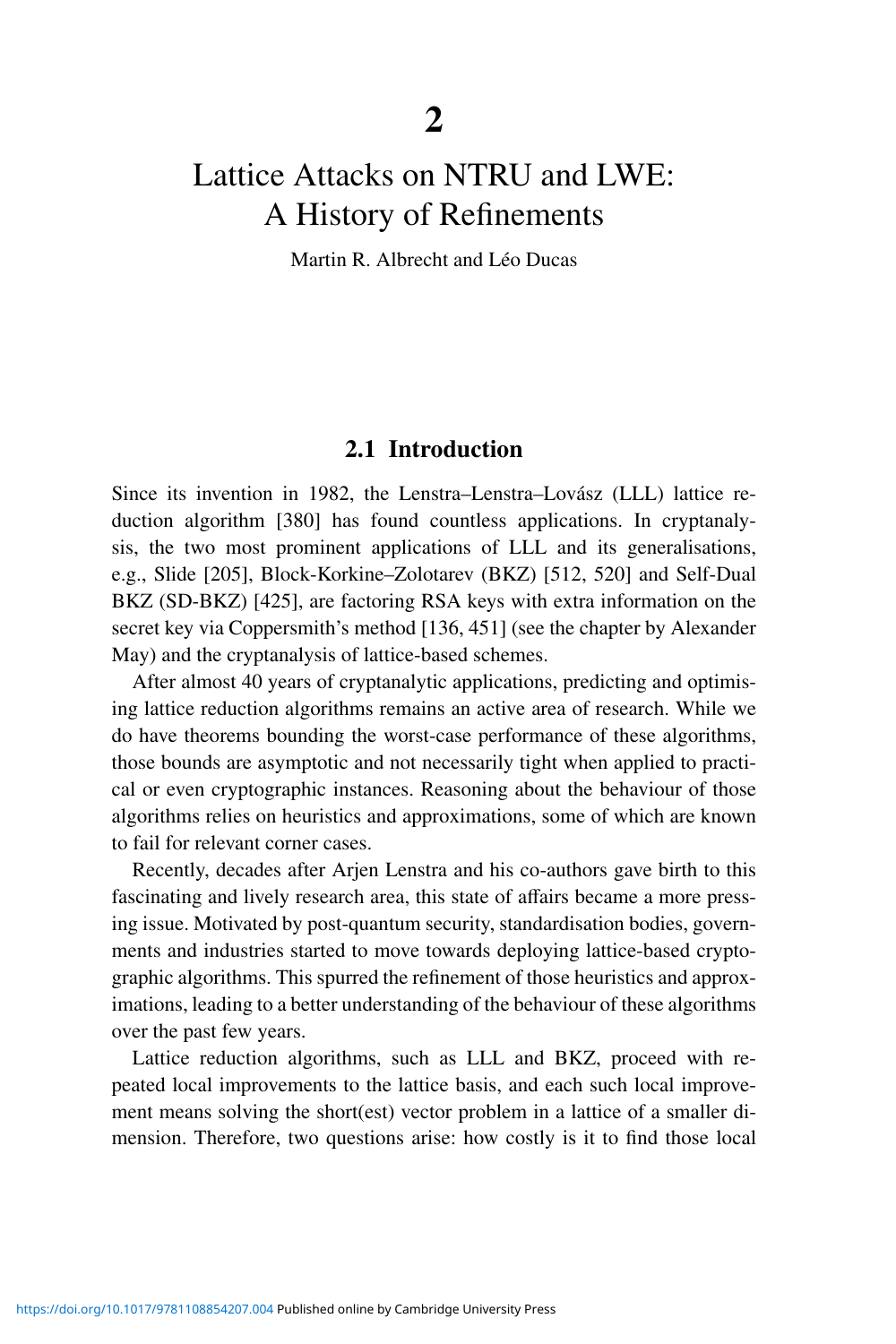improvements and what is the global behaviour when those improvements are applied.

While these two questions may not be perfectly independent, we will, in this chapter, survey the second one, namely, the global behaviour of such algorithms, given oracle access for finding local improvements. Our focus on the global behaviour is motivated by our intent to draw more of the community's attention to this aspect. We will take a particular interest in the behaviour of such algorithms on a specific class of lattices, underlying the most popular lattice problems to build cryptographic primitives, namely the Learning with Errors (LWE) problem and the NTRU problem. We will emphasise the approximations that have been made, their progressive refinements and highlight open problems to be addressed.

#### 2.1.1 LWE and NTRU

The LWE problem and the NTRU problem have proven to be versatile building blocks for cryptographic applications [104, 218, 274, 493]. For both of these problems, there exist ring and matrix variants. More precisely, the original definition of NTRU is the ring variant [274] and the matrix variant is rarely considered whereas for LWE the original definition is the matrix variant [494] with a ring variant being defined later [401, 561]. In this chapter, we generally treat the matrix variants since our focus is on lattice reduction for general lattices.

**Definition 2.1** (LWE [494]). Let *n*, *q* be positive integers,  $\chi$  be a probability distribution on  $\mathbb{Z}$  and s be a uniformly random vector in  $\mathbb{Z}_q^n$ . We denote by  $L_{s,x}$ the probability distribution on  $\mathbb{Z}_q^n\times\mathbb{Z}_q$  obtained by choosing  $\mathbf{a}\in\mathbb{Z}_q^n$  uniformly at random, choosing  $e \in \mathbb{Z}$  according to  $\chi$  and considering it in  $\mathbb{Z}_q$ , and returning  $(\mathbf{a}, c) = (\mathbf{a}, \langle \mathbf{a}, \mathbf{s} \rangle + e) \in \mathbb{Z}_q^n \times \mathbb{Z}_q.$ 

Decision-LWE is the problem of deciding whether pairs  $(\mathbf{a}, c) \in \mathbb{Z}_q^n \times \mathbb{Z}_q$  are sampled according to  $L_{s,x}$  or the uniform distribution on  $\mathbb{Z}_q^n \times \mathbb{Z}_q$ .

Search-LWE is the problem of recovering s from pairs  $(**a**, c) = (**a**,  $\langle **a**, **s** \rangle + e) \in$$  $\mathbb{Z}_q^n \times \mathbb{Z}_q$  sampled according to  $L_{s,x}$ .

We note that the above definition puts no restriction on the number of samples, i.e., LWE is assumed to be secure for any polynomial number of samples. Further, since for many choices of  $n, q, \chi$  solving Decision-LWE allows solving Search-LWE [105, 494] and vice versa, it is meaningful just to speak of the LWE problem (for those choices of parameters). By rewriting the system in systematic form [23], it can be shown that the LWE problem, where each component of the secret s is sampled from the error distribution  $\chi$ , is as secure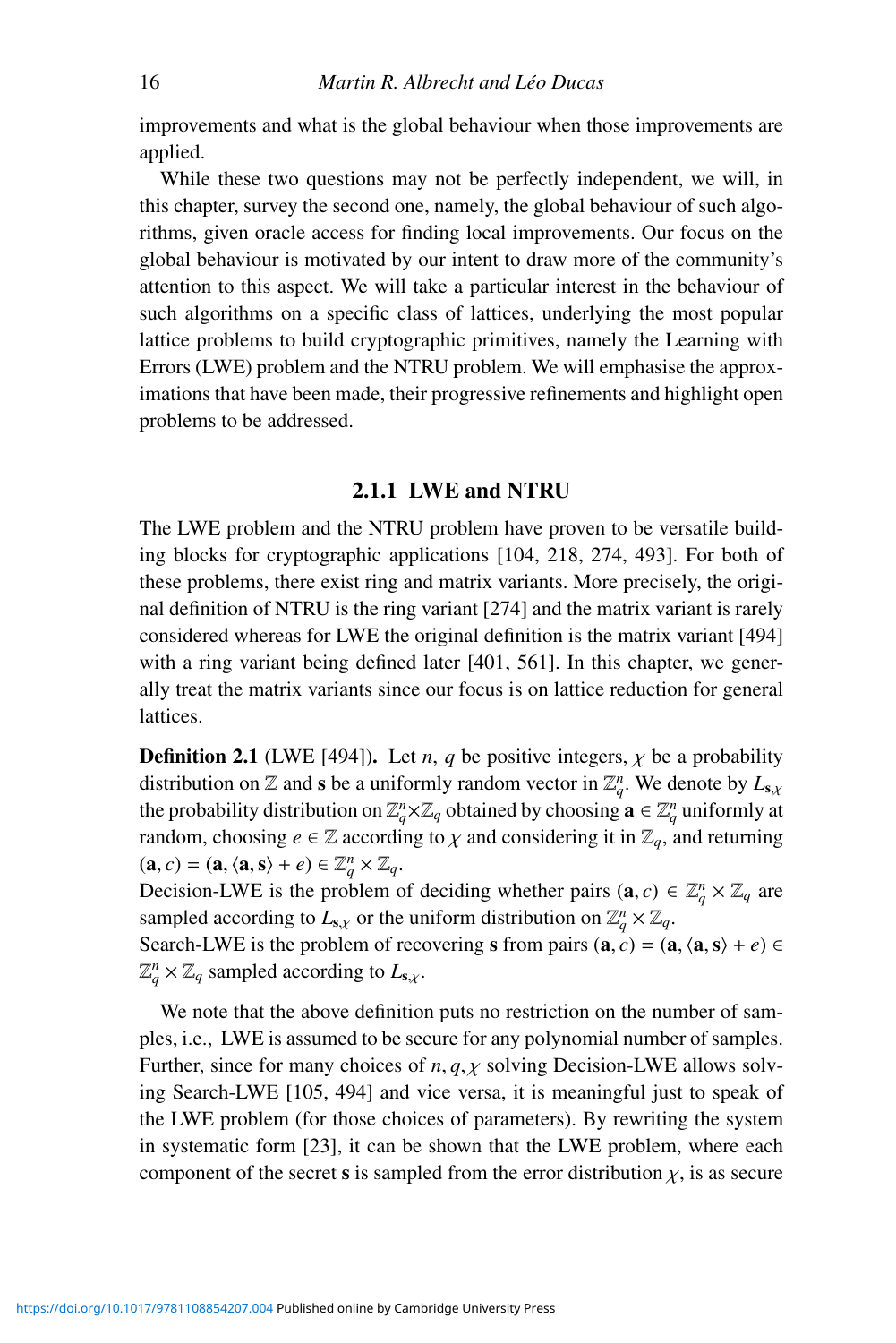as the problem for uniformly random secrets. LWE with such a secret, following the error distribution, is known as normal form LWE. We will consider normal form LWE in this chapter. Furthermore, in this note, the exact specification of the distribution  $\chi$  will not matter, and we may simply specify an LWE instance by giving the standard deviation  $\sigma$  of  $\chi$ . We will, furthermore, implicitly assume that  $\chi$  is centred, i.e., has expectation 0. We may also write LWE in matrix form as  $\mathbf{A} \cdot \mathbf{s} + \mathbf{e} \equiv \mathbf{c} \mod q$ . The NTRU problem [274] is defined as follows.

**Definition 2.2** (NTRU [274]). Let *n*, *q* be positive integers,  $f, g \in \mathbb{Z}_q[x]$  be polynomials of degree *n* sampled from some distribution  $\chi$ , subject to *f* being invertible modulo a polynomial  $\phi$  of degree *n*, and let  $h = g/f \mod{(\phi, q)}$ . The NTRU problem is the problem of finding *f*, *g* given *h* (or any equivalent solution  $(x^{i} \cdot f, x^{i} \cdot g)$  for some  $i \in \mathbb{Z}$ ).

Concretely, the reader may think of  $\phi = x^n + 1$  when *n* is a power of two and  $\chi$  to be some distribution producing polynomials with small coefficients. The matrix variant considers  $\mathbf{F}, \mathbf{G} \in \mathbb{Z}_q^{n \times n}$  such that  $\mathbf{H} = \mathbf{G} \cdot \mathbf{F}^{-1} \mod q$ .

#### 2.2 Notation and Preliminaries

All vectors are denoted by bold lower case letters and are to be read as column vectors. Matrices are denoted by bold capital letters. We write a matrix B as  $\mathbf{B} = (\mathbf{b}_0, \dots, \mathbf{b}_{d-1})$  where  $\mathbf{b}_i$  is the *i*th column vector of **B**. If  $\mathbf{B} \in \mathbb{R}^{m \times d}$  has fullcolumn rank *d*, the lattice  $\Lambda$  generated by the basis **B** is denoted by  $\Lambda$ (**B**) =  $\{\mathbf B \cdot \mathbf x \mid \mathbf x \in \mathbb Z^d\}$ . A lattice is *q*-ary if it contains *q*  $\mathbb Z^d$  as a sublattice, e.g.,  $\{\mathbf x \in \mathbb Z_q^d\}$  $\mathbf{x} \cdot \mathbf{A} \equiv \mathbf{0}$  for some  $\mathbf{A} \in \mathbb{Z}^{d \times d'}$ . We denote by  $(\mathbf{b}_0^{\star}, \dots, \mathbf{b}_{d-1}^{\star})$  the Gram–Schmidt (GS) orthogonalisation of the matrix  $(\mathbf{b}_0, \dots, \mathbf{b}_{d-1})$ . For  $i \in \{0, \dots, d-1\}$ , we denote the orthogonal projection to the span of  $(b_0, \ldots, b_{i-1})$  by  $\pi_i$ ;  $\pi_0$  denotes 'no projection', i.e., the identity. We write  $\pi_v$  for the projection orthogonal to the space spanned by **v**. For  $0 \le i \le j \le d$ , we denote by  $\mathbf{B}_{[i:j]}$  the local projected block  $(\pi_i(\mathbf{b}_i), \ldots, \pi_i(\mathbf{b}_{i-1}))$ , and when the basis is clear from context, by  $\Lambda_{[i:j]}$  the lattice generated by  $\mathbf{B}_{[i:j]}$ . We write  $\lg(\cdot)$  for the logarithm to base two.

The Euclidean norm of a vector **v** is denoted by  $||v||$ . The volume (or determinant) of a lattice  $\Lambda(B)$  is vol $(\Lambda(B)) = \prod_i ||\mathbf{b}_i^*||$ . It is an invariant of the lattice. The first minimum of a lattice  $\Lambda$  is the norm of a shortest non-zero vector, denoted by  $\lambda_1(\Lambda)$ . We use the abbreviations vol(**B**) = vol( $\Lambda$ **(B**)) and  $\lambda_1(\mathbf{B}) = \lambda_1(\Lambda(\mathbf{B})).$ 

The Hermite constant  $\gamma_\beta$  is the square of the maximum norm of any shortest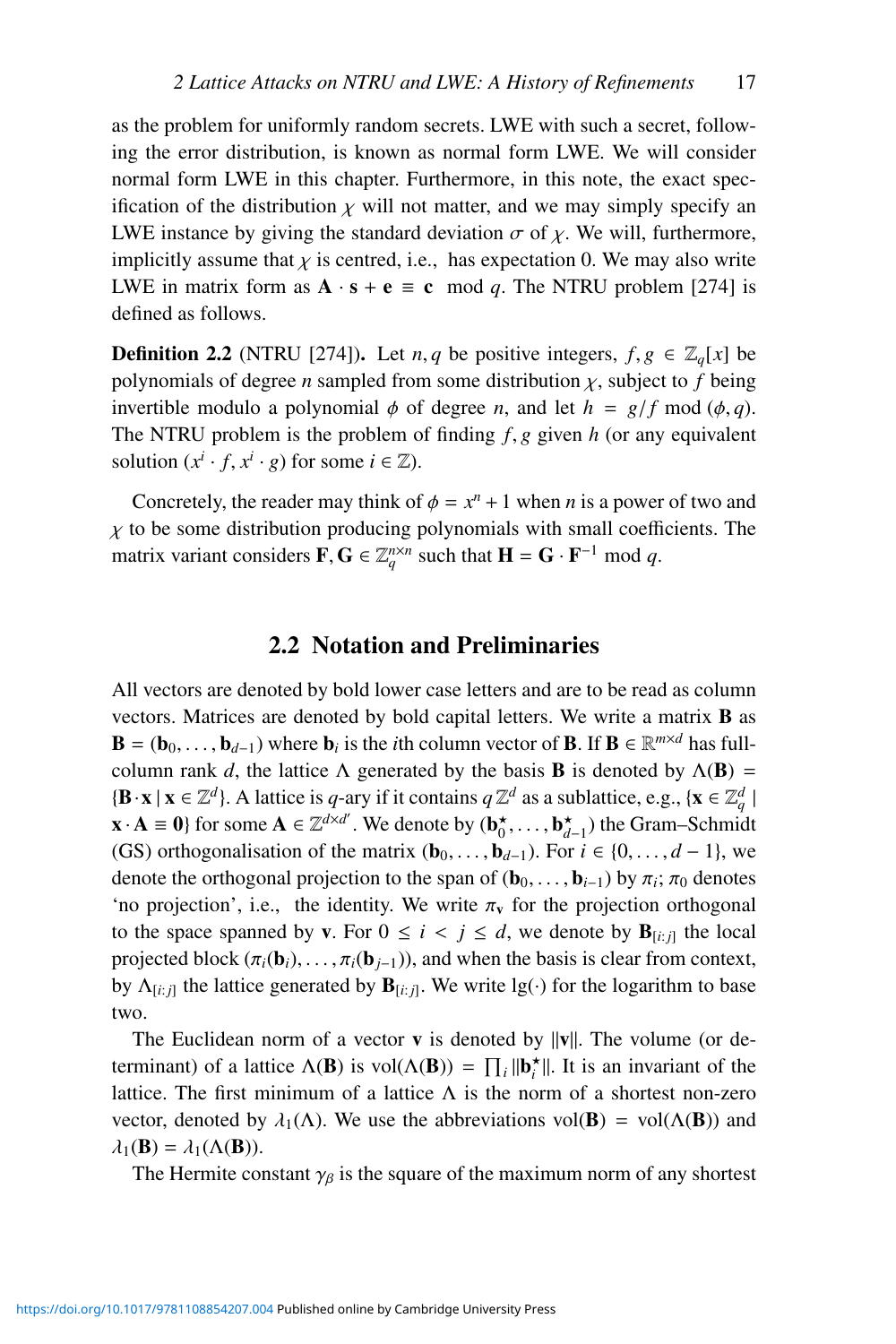vector in all lattices of unit volume in dimension  $\beta$ :

$$
\gamma_{\beta} = \sup \left\{ \lambda_1^2(\Lambda) \mid \Lambda \in \mathbb{R}^{\beta}, \mathrm{vol}(\Lambda) = 1 \right\}.
$$

Minkowski's theorem allows us to derive an upper bound  $\gamma_\beta = O(\beta)$ , and this bound is reached up to a constant factor:  $\gamma_{\beta} = \Theta(\beta)$ .

# 2.3 Lattice Reduction: Theory

All lattices of dimension  $d \geq 2$  admit infinitely many bases, and two bases **B**, **B**' generate (or represent) the same lattice if and only if  $B = B' \cdot U$  for some unimodular matrix  $U \in GL_d(\mathbb{Z})$ . In other words, the set of (full-rank) lattices can be viewed as the quotient  $GL_d(\mathbb{R})/ GL_d(\mathbb{Z})$ . Lattice reduction is the task of finding a good representative of a lattice, i.e., a basis  $\mathbf{B} \in GL_d(\mathbb{R})$  representing  $\Lambda \in GL_d(\mathbb{R})/ GL_d(\mathbb{Z})$ .

While there exists a variety of formal definitions for what is a good representative, the general goal is to make the Gram–Schmidt basis  $B^*$  as small as possible. Using the simple size-reduction algorithm (see [454, Algorithm 3]), it is possible to also enforce the shortness of the basis B itself.

It should be noted that because we have an invariant  $\prod_i ||\mathbf{b}_i^{\star}|| = \text{vol}(\Lambda)$ , we cannot make all GS vectors small at the same time, but the goal becomes to balance their lengths. More pictorially, we consider the log profile of a basis as the graph of  $(\ell_i = \lg \|\mathbf{b}_i^{\star}\|)_{i=0...d-1}$  as a function of *i*. By the volume invariant, the area under this graph is fixed, and the goal of reduction is to make this graph flatter.

A very strong1 notion of reduction is the Hermite–Korkine–Zolotarev (HKZ) reduction, which requires each basis vector  **to be a shortest non-zero** vector of the remaining projected lattice Λ[*i*:*d*]. The Block-Korkine–Zolotarev (BKZ) reduction relaxes HKZ, only requiring b*<sup>i</sup>* to be close-to-shortest in a local 'block'. More formally, we have the following.

**Definition 2.3** (HKZ and BKZ [454]). The basis  $\mathbf{B} = (\mathbf{b}_0, \dots, \mathbf{b}_{d-1})$  of a lattice A is said to be HKZ reduced if  $\|\mathbf{b}_{i}^{*}\| = \lambda_{1}(\Lambda(\mathbf{B}_{[i:d]}))$  for all  $i < d$ . It is said BKZ reduced with block size  $\beta$  and  $\epsilon \ge 0$  if  $\|\mathbf{b}_{i}^{\star}\| \le (1 + \epsilon) \cdot \lambda_1(\Lambda(\mathbf{B}_{[i:\min(i+\beta,d)]}))$  for all  $i < d$ .

In practice, the BKZ algorithm [512, 520] and its terminated variant [257]

<sup>&</sup>lt;sup>1</sup> HKZ should nevertheless not be considered to be the strongest notion of reduction. Indeed HKZ is a greedy definition, speaking of the shortness of each vector individually. One could go further and require, for example,  $Λ_{[0:d/2]}$  to be a densest sublattice of Λ [491].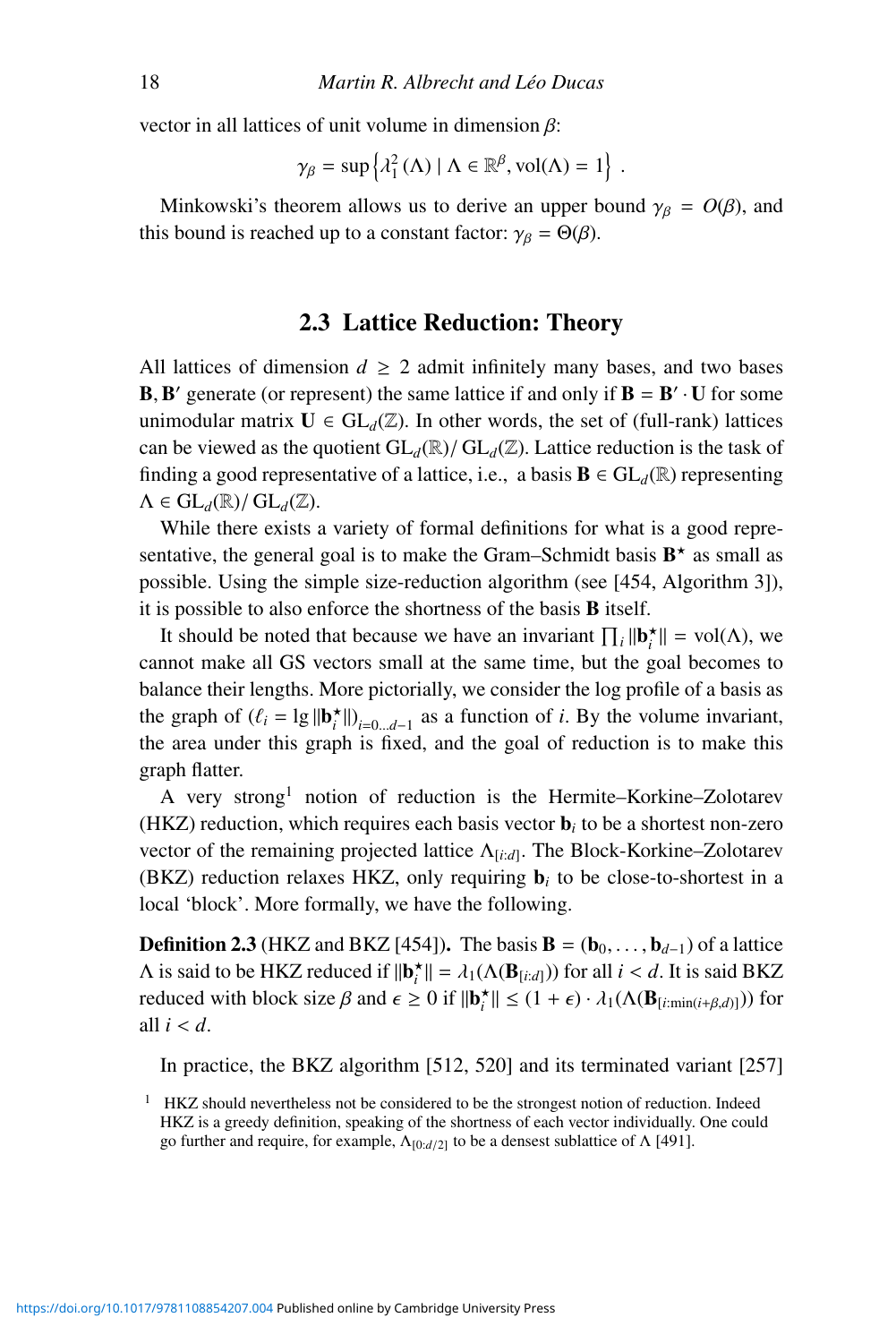Algorithm 2.1 High-level description of the BKZ algorithm.

| $\mu$ and $\mu$ and $\mu$ and $\mu$ are the set of the $\mu$ and $\mu$ and $\mu$ and $\mu$ and $\mu$                    |
|-------------------------------------------------------------------------------------------------------------------------|
| <b>Input:</b> LLL-reduced lattice basis <b>B</b> and block size $\beta$                                                 |
| $1:$ repeat                                                                                                             |
| for $i \leftarrow 0$ to $d - 2$ do<br>2:                                                                                |
| LLL on $\mathbf{B}_{[i:\min(i+\beta,d)]}$<br>3:                                                                         |
| $\mathbf{v} \leftarrow \text{find a short vector in } \Lambda\left(\mathbf{B}_{[i:\text{min}(i+\beta,d)]}\right)$<br>4: |
| insert $\bf{v}$ into $\bf{B}$ at index $i$ and handle linear dependencies with LLL<br>5:                                |
| 6: <b>until</b> until no more change                                                                                    |

are commonly employed to perform lattice reduction. BKZ is also the algorithm we will focus on in this chapter.

The BKZ algorithm will proceed by enforcing the condition  $\|\mathbf{b}_i^{\star}\| \leq (1 + \epsilon) \cdot$  $\lambda_1(\Lambda(\mathbf{B}_{[i:\min(i+\beta,d)]}))$  cyclically for  $i = 0, \ldots, d-2, 0, \ldots, d-2, 0, \ldots$ , see Algorithm 2.1. However, each modification of  $\mathbf{b}_i^*$  may invalidate the same condition for  $j \neq i$ . The value of  $\epsilon$ , which allows to account for numerical instability, is typically chosen very close to 0 (say 0.01); we may sometimes omit it and just speak of a BKZ- $\beta$  reduced basis. Overall, we obtain the following guarantees for the BKZ algorithm.

**Theorem 2.4** (BKZ). *If a basis* **B** *is BKZ-β reduced with parameter*  $\epsilon > 0$  *it satisfies*

- $||\mathbf{b}_0|| \leq \sqrt{(1+\epsilon)\cdot\gamma_{\beta}}^{\frac{d-1}{\beta-1}+1} \cdot \text{vol}(\Lambda(\mathbf{B}))^{1/d}$  *(Hermite factor) and*
- $||\mathbf{b}_0|| \leq ((1+\epsilon)\cdot \gamma_\beta)^{\frac{d-1}{\beta-1}} \cdot \lambda_1(\Lambda(\mathbf{B}))$  *(approximation factor)*.

*Remark.* The approximation factor is established in [517], the Hermite factor bound is claimed in [206]. In [257] a bound of  $2 \cdot \sqrt{\gamma_\beta}^{\frac{d-1}{\beta-1}+3}$  is established for the terminating variant. In [258] this bound is improved to  $K \cdot \sqrt{\beta^{\frac{d-1}{\beta-1}+0.307}}$  for some universal constant *K*.

Asymptotically, the lattice reduction algorithm with best, known worst-case guarantees is Slide reduction [205]. We refer to its introduction by Gama and Nguyen [205] for a formal definition, which requires the notion of duality, and only state some of its guarantees concerning Gram–Schmidt length here.

Theorem 2.5 (Slide reduction [205]). *If a basis* B *is Slide reduced for parameters*  $\beta$  | *d and*  $\epsilon$  > 0 *it satisfies* 

- $||\mathbf{b}_0|| \leq \sqrt{(1+\epsilon)\cdot\gamma_\beta}^{\frac{d-1}{\beta-1}} \cdot \text{vol}(\Lambda(\mathbf{B}))^{1/d}$  *(Hermite factor) and*
- $||\mathbf{b}_0|| \leq ((1+\epsilon)\cdot \gamma_\beta)^{\frac{d-\beta}{\beta-1}} \cdot \lambda_1(\Lambda(\mathbf{B}))$  *(approximation factor)*.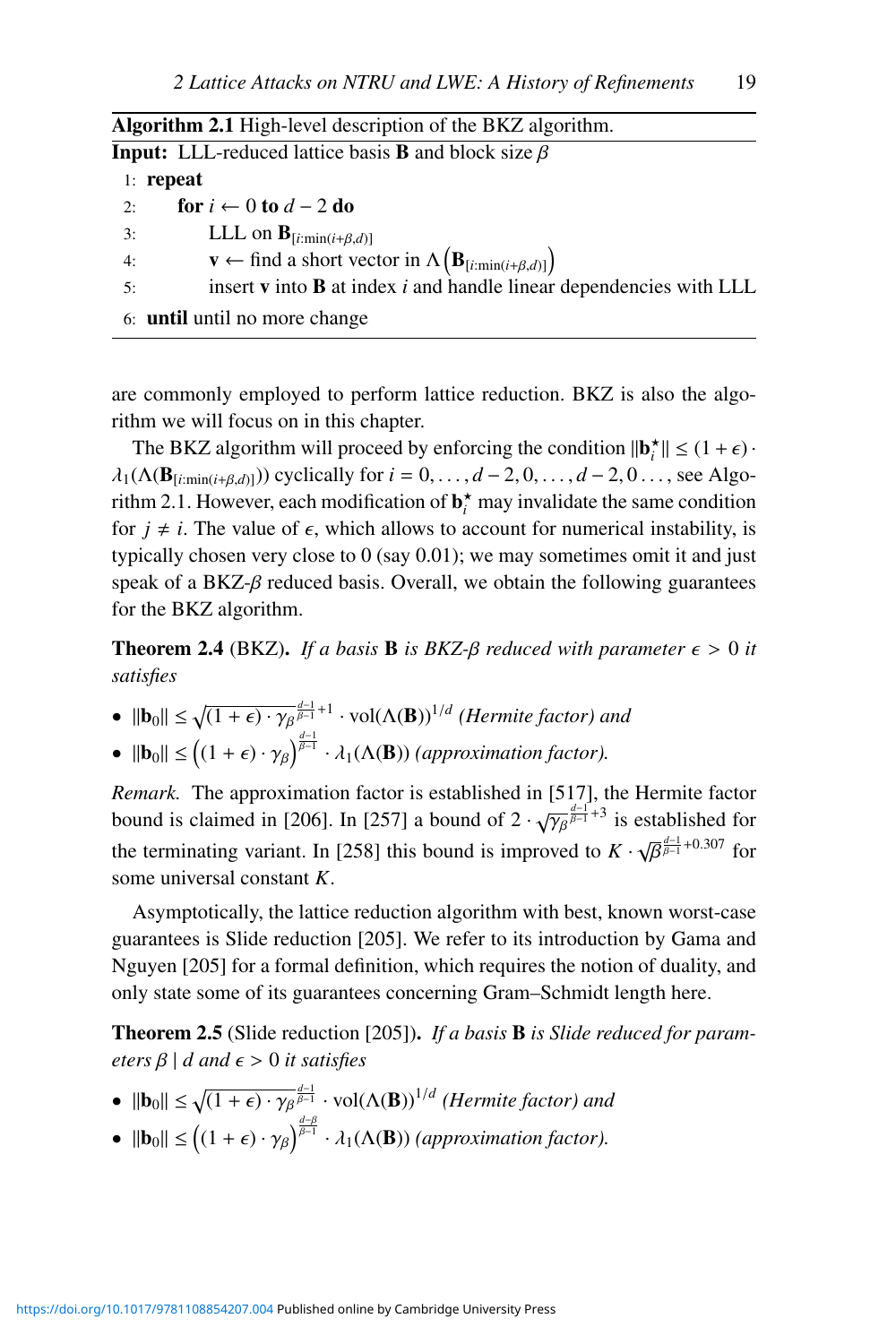In practice, BKZ is not implemented as in Algorithm 2.1. Most notably, stronger preprocessing than LLL is applied. A collection of improvements to the algorithm (when enumeration is used to instantiate the SVP oracle) are collectively known as BKZ 2.0 [122] and implemented, e.g., in FPLLL [587] and thus Sage [562]. Slide reduction is also implemented in FPLLL.

## 2.4 Practical Behaviour on Random Lattices

# 2.4.1 Shape Approximation

The Gaussian heuristic predicts that the number  $|\Lambda \cap B|$  of lattice points inside a measurable body  $\mathcal{B} \subset \mathbb{R}^n$  is approximately equal to vol $(\mathcal{B})/$  vol $(\Lambda)$ . Applied to Euclidean *d*-balls, it leads to the following prediction of the length of a shortest non-zero vector in a lattice.

**Definition 2.6** (Gaussian heuristic). We denote by  $gh(\Lambda)$  the expected first minimum of a lattice  $\Lambda$  according to the Gaussian heuristic. For a full-rank lattice  $\Lambda \subset \mathbb{R}^d$ , it is given by

$$
\mathrm{gh}(\Lambda)=\left(\frac{\mathrm{vol}(\Lambda)}{\mathrm{vol}(\mathfrak{B})}\right)^{1/d}=\frac{\Gamma\left(1+\frac{d}{2}\right)^{1/d}}{\sqrt{\pi}}\cdot \mathrm{vol}(\Lambda)^{1/d}\approx \sqrt{\frac{d}{2\pi e}}\cdot \mathrm{vol}(\Lambda)^{1/d}\;,
$$

where B denotes the *d*-dimensional Euclidean ball. We also denote by gh(*d*) the quantity gh( $\Lambda$ ) of any *d*-dimensional lattice  $\Lambda$  of volume 1: gh(*d*)  $\approx$  $\sqrt{d/2\pi}e$ . For convenience we also denote lgh(*x*) for lg(gh(*x*)).

Combining the Gaussian heuristic with the definition of a BKZ reduced basis, after BKZ- $\beta$  reduction we expect

$$
\ell_i = \lg \left( \lambda_1(\Lambda(\mathbf{B}_{[i:\min(i+\beta,d)]})) \right) \approx \lgh(\min(\beta,d-i)) + \frac{\lg \left( \text{vol}(\Lambda(\mathbf{B}_{[i:\min(i+\beta,d)]})) \right)}{\min(\beta,d-i)}
$$

$$
= \lgh(\min(\beta,d-i)) + \frac{\sum_{j=i}^{\min(i+\beta,d)-1} \ell_j}{\min(\beta,d-i)}.
$$

If  $d \gg \beta$  this linear recurrence implies a geometric series for the  $\|\mathbf{b}_i^{\star}\|$ . Considering one block of dimension  $\beta$  and unit volume, we expect  $\ell_i = (\beta - \ell)$  $i - 1$ ) · lg( $\alpha_B$ ) for  $i = 0, \ldots, \beta - 1$  and some  $\alpha_B$ . We obtain

$$
\ell_0 = (\beta - 1) \cdot \lg(\alpha_\beta) \approx \lgh(\beta) + \frac{1}{\beta} \sum_{j=0}^{\beta - 1} j \cdot \lg(\alpha_\beta)
$$

$$
= \lgh(\beta) + (\beta - 1)/2 \cdot \lg(\alpha_\beta).
$$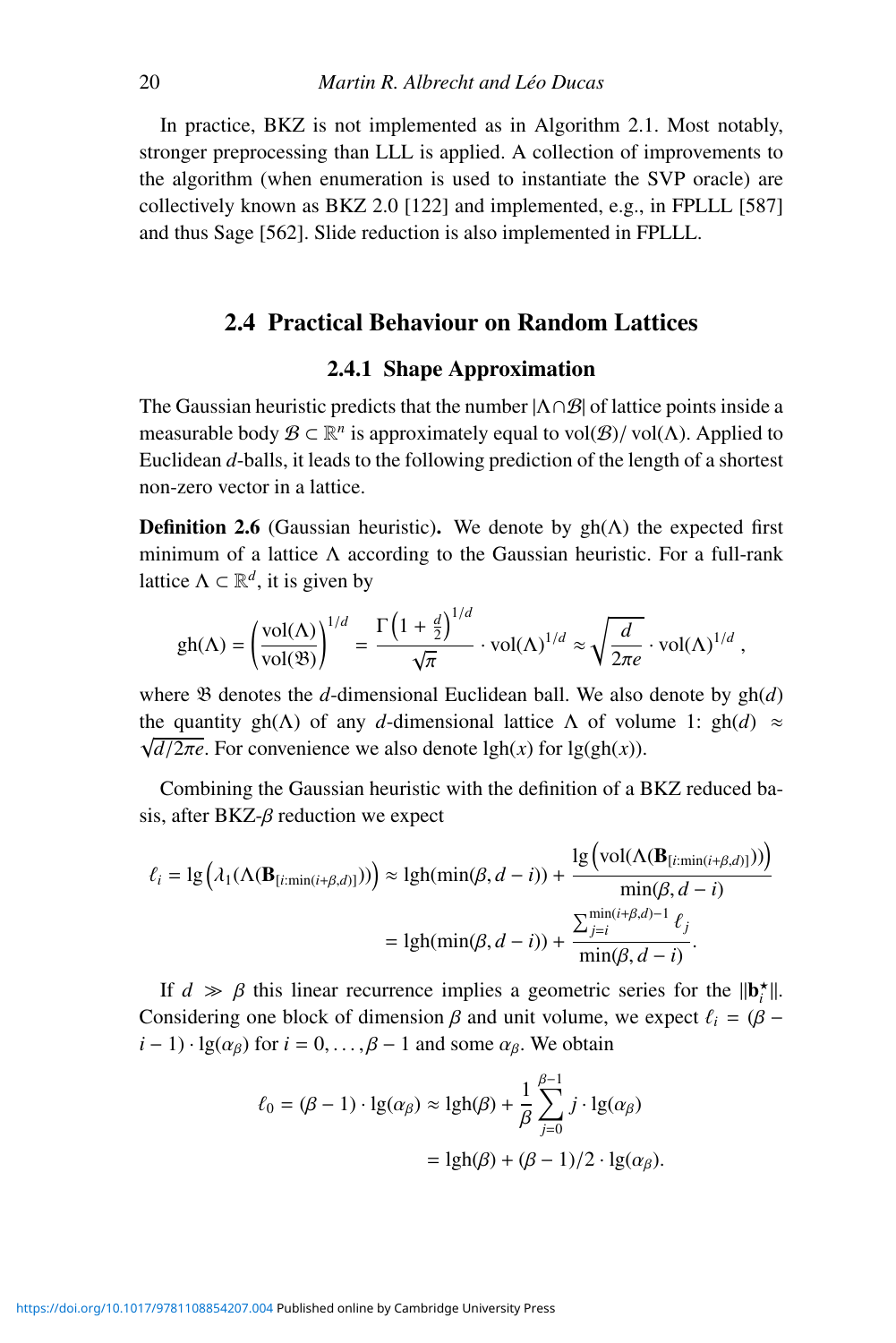Solving for  $\alpha_{\beta}$  assuming equality we obtain  $\alpha_{\beta} = gh(\beta)^{2/(\beta-1)}$ .

Applying the same argument to a basis in dimension  $d \gg \beta$  with  $\ell_i = (d - \beta)^{i/2}$  $i-1) \cdot \lg(\alpha_\beta)$  for  $i = 0, ..., d-1$ , we get  $\|\mathbf{b}_0\|/vol(\Lambda)^{1/d} = \alpha_\beta^{d-1}/\alpha_\beta^{(d-1)/2}$  $\alpha_{\beta}^{(d-1)/2} = gh(\beta)^{(d-1)/(\beta-1)}$ . This is known as the geometric series assumption (GSA).

**Definition 2.7** (GSA [518]). Let **B** be a BKZ- $\beta$  reduced basis of a lattice of volume *V*. The geometric series assumption states that

$$
\lg \|\mathbf{b}_i^\star\| = \ell_i = \frac{d-1-2i}{2} \cdot \lg(\alpha_\beta) + \frac{1}{d} \lg V,
$$

where  $\alpha_{\beta} = gh(\beta)^{2/(\beta-1)}$ .

The above assumption is reasonably accurate in the case  $\beta \ll d$  (and  $\beta \gg d$ 50), but it ignores what happens in the last  $d - \beta$  coordinates. Indeed, the last block is HKZ reduced, and should therefore follow the typical profile of an HKZ reduced basis.

Under the Gaussian heuristic, we can predict the shape  $\ell_0 \dots \ell_{d-1}$  of an HKZ reduced basis, i.e., the sequence of expected norms for the vectors  $\mathbf{b}_i^{\star}$ . This, as before, implicitly assumes that all the projected lattices  $\Lambda_i$  also behave as random lattices. The sequence is inductively defined as follows.

Definition 2.8. The (unscaled) HKZ shape of dimension *d* is defined by the following sequence for  $i = 0, \ldots, d - 1$ :

$$
h_i = \text{lgh}(d-i) - \frac{1}{d-i} \sum_{j
$$

This leads to the following refinement of the GSA.

Definition 2.9 (Tail-adapted geometric series assumption (TGSA)). Let B be a BKZ-β reduced basis of a lattice of volume *V*. The TGSA states that

$$
\ell_i = \frac{d-1-2i}{2} \cdot \lg \alpha_{\beta} + s \qquad \text{if } 0 \le i \le d-\beta ,
$$
  

$$
\ell_i = h_{i-(d-\beta)} + \ell_{d-\beta} - h_0 \qquad \text{if } d-\beta \le i < d ,
$$

where  $s \in \mathbb{R}$  is the scaling term such that  $\sum \ell_i = \lg V$ .

We plot an example for a basis after BKZ reduction under the GSA and the TGSA in Figure 2.1 to illustrate their respective shapes. In Figure 2.1 we chose  $d = 2\beta$  to highlight the difference between the two models. As can be seen from that figure, the first few indices of the HKZ shape drop slower than predicted by the GSA and the last indices drop faster.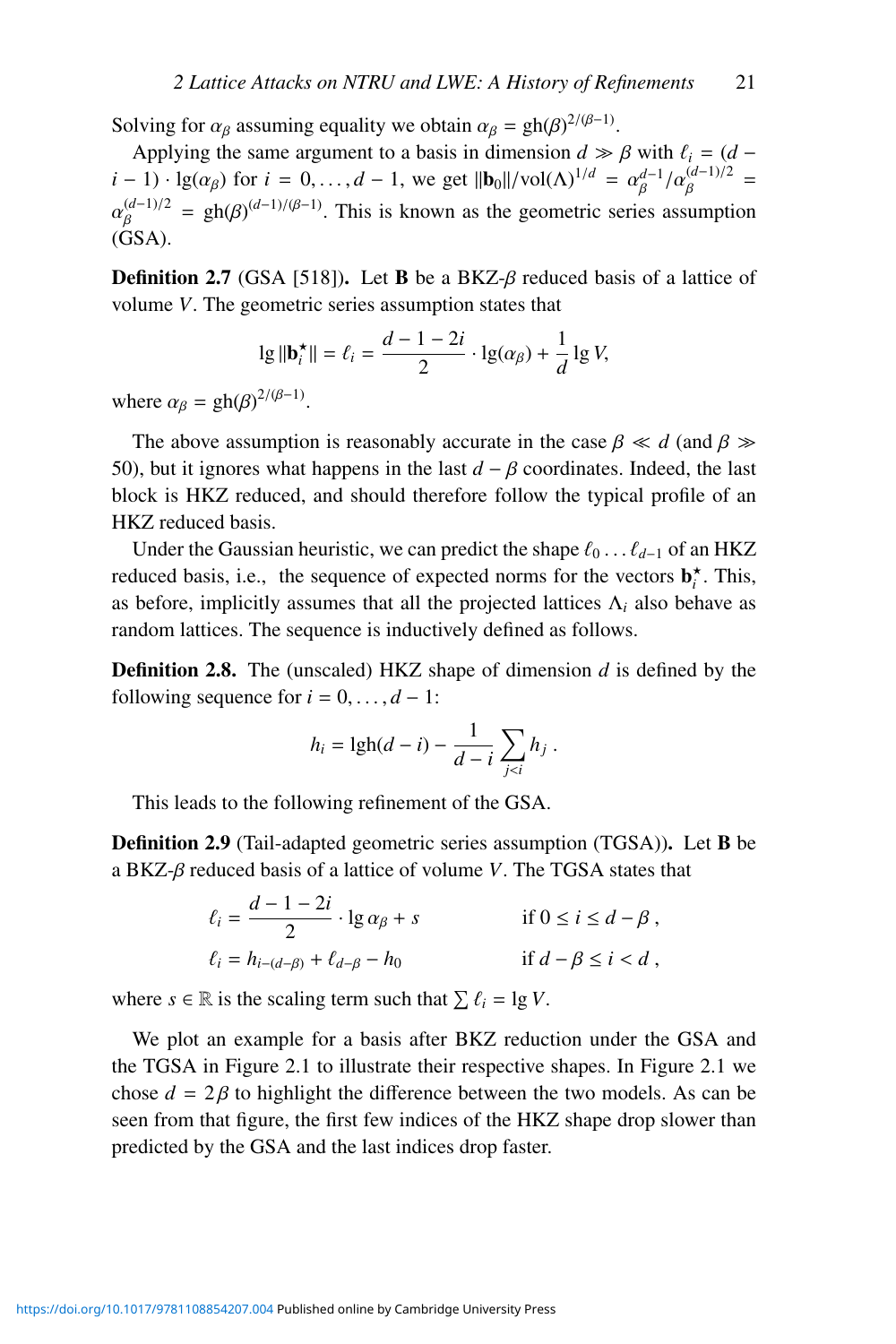

Figure 2.1 GSA and TGSA for  $d = 1000$  and  $\beta = 500$ .

Appealing to the Gaussian heuristic, we may also replace  $\sqrt{\gamma_{\beta}}$ , i.e., worstcase bounds, with gh $(\beta)$ , i.e., average-case expectations, in Theorems 2.4 and 2.5. This suggests the following heuristics.

**Definition 2.10** (Estimates for block reductions). If a basis **B** is  $B KZ-\beta$  reduced for  $50 \ll \beta \ll d$  we expect

$$
\|\mathbf{b}_0\| \lessapprox \min \left\{ \begin{array}{cl} \sqrt{\alpha_\beta}^{d-1} \cdot \text{vol}(\Lambda(\mathbf{B}))^{1/d} & \text{(Hermite factor)}\\ \alpha_\beta^{d-1} \cdot \lambda_1(\Lambda(\mathbf{B})) & \text{(approximation factor)} \end{array} \right.
$$

If a basis **B** is Slide reduced with parameter  $\beta$  we expect

$$
\|\mathbf{b}_0\| \lessapprox \min \left\{ \begin{array}{cl} \sqrt{\alpha_\beta}^{d-1} \cdot \text{vol}(\Lambda(\mathbf{B}))^{1/d} & \text{(Hermite factor)}\\ \alpha_\beta^{d-\beta} \cdot \lambda_1(\Lambda(\mathbf{B})) & \text{(approximation factor)} \end{array} \right.
$$

The cases over which the minimum is taken define two regimes: the 'Hermite regime' and the 'approximation regime'.

If the lattice is random, then  $\lambda_1 \approx gh(\Lambda)$  and we expect to be in the Hermite regime; the approximation regime is only triggered by the presence of an unusually short vector. In the Hermite regime, we can replace  $\lessapprox$  by  $\approx$  and we will discuss what happens in the approximation regime further in Section 2.5.4.

We note that the literature usually writes the above approximate equations in terms of the so-called root-Hermite factor  $\delta_{\beta} \coloneqq (||\mathbf{b}_0||/\text{vol}(\Lambda)^{1/d})^{1/d}$ . We can therefore establish that  $\delta_{\beta} = \sqrt{\alpha_{\beta}}^{1-1/d} \approx \sqrt{\alpha_{\beta}}$ . We note that making this approximation or not leads to the '−1 discrepancy' blamed on [19] in a footnote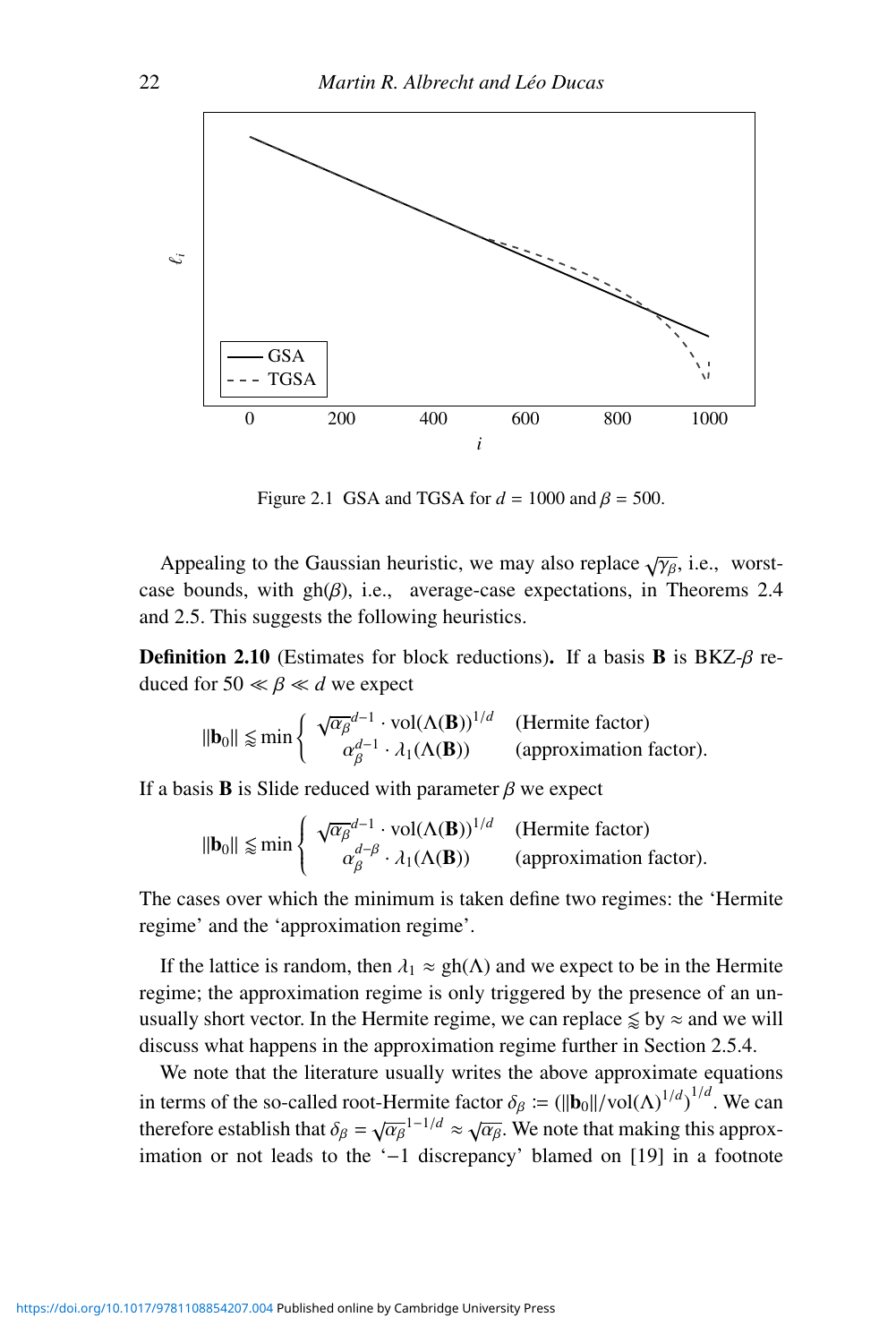

Figure 2.2 Experimentally observed slopes of 16 lattices compared with  $\delta_{\beta}$ as predicted in Eq. (2.1). The input lattices are *q*-ary lattices in dimension *d* = 170 with  $q = 2^{20} - 3$ ; the experimental lg( $\alpha_{\beta}$ ) are established using a least-square fit of the log Gram–Schmidt vectors.

of [15]: the analysis of [19] simply did not apply this approximation step. In [121] an expression for  $\delta_{\beta}$  is given as

$$
\lim_{\beta \to \infty} \delta_{\beta} = \left(\frac{\beta}{2\pi e} \cdot (\pi \beta)^{\frac{1}{\beta}}\right)^{\frac{1}{2(\beta-1)}} \tag{2.1}
$$

assuming  $d \gg \beta$ . Experimentally, Eq. (2.1) also holds with good accuracy for  $β > 50$  and typical *d* used in cryptography (say,  $d \ge c \cdot β$  for some  $c > 1$ ). We compare experimentally observed  $\lg(\alpha_\beta)$  with the right-hand side of Eq. (2.1) in Figure 2.2.

#### 2.4.2 Simulators

While the (T)GSA provides a first rough approximation of the shape of a basis, it is known to be violated in small dimensions [122]. Indeed, it also does not hold exactly for larger block sizes when *d* is a small multiple of  $\beta$ , the case most relevant to cryptography. Furthermore, it only models the shape after the algorithm has terminated, leaving open the question of how the quality of the basis improves throughout the algorithm. To address these points, Chen and Nguyen [122] introduced a simulator for the BKZ algorithm which is often referred to as the 'CN11 simulator'. It takes as input a list of  $\ell_i$  representing the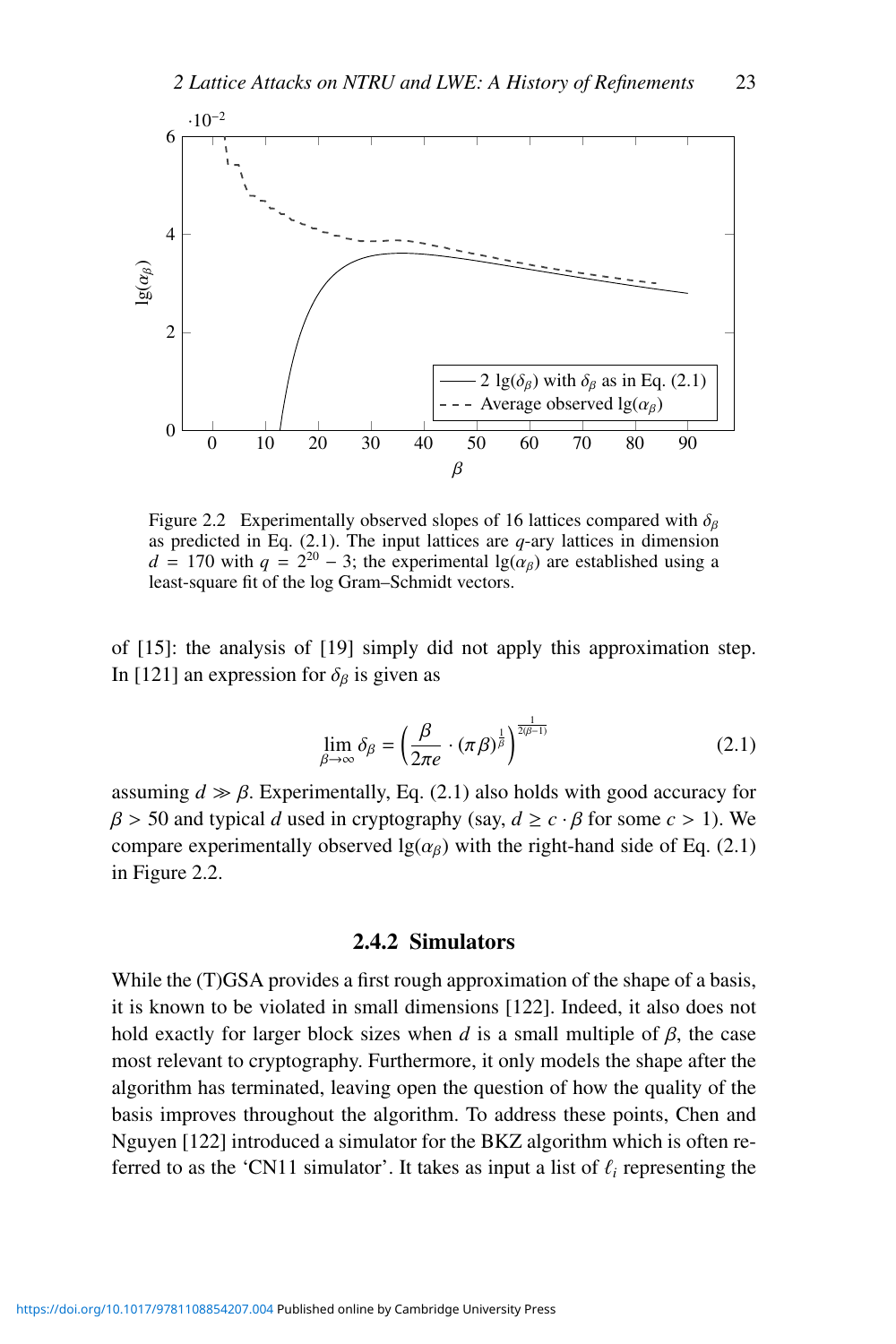

Figure 2.3 CN11 simulator output for  $\beta = 500$  on random *q*-ary lattice in dimension  $d = 1500$ .

shape of the input basis and a block size  $\beta$ . It then considers blocks  $\ell_i, \ldots, \ell_{i+\beta-1}$ of dimension  $\beta$ , establishes the expected norm of the shortest vector in this block using the Gaussian heuristic and updates  $\ell_i$ . To address that the Gaussian heuristic does not hold for  $\beta$  < 50, the simulator makes use of a precomputed list of the average norms of a shortest vector of random lattices in small dimensions. The simulator keeps on going until no more changes are made or a provided limit on the number of iterations or 'tours' is reached.

The simulator is implemented, for example, in FPyLLL [588] and thus in Sage. In Figure 2.3 we plot the output of the simulator for a basis in dimension 1500 with block size 500 (solid line). We also plot the derivative (dotted line) to illustrate that the GSA also does not hold for *i* < *d* − β. In fact, we observe a ripple effect, with the tail shape exhibiting a damped echo towards the left of the basis. The TGSA is in some sense only a first-order approximation, only predicting the first ripple.

A further simulation refinement was proposed in [27]. Building upon [631], the authors confirmed that the CN11 simulator can be pessimistic about the norm of the first vector output by BKZ. This is because it assumes that the shortest vector in a lattice always has the norm that is predicted by the Gaussian heuristic. By, instead, modelling the norm of the shortest vector as a random variable, the authors were able to model the 'head concavity' behaviour of BKZ as illustrated in Figure 2.4 after many tours and in small block sizes. They also proposed a variant of the BKZ algorithm (pressed-BKZ) that is tailored to exploit this phenomenon. For example, they manage to reach a basis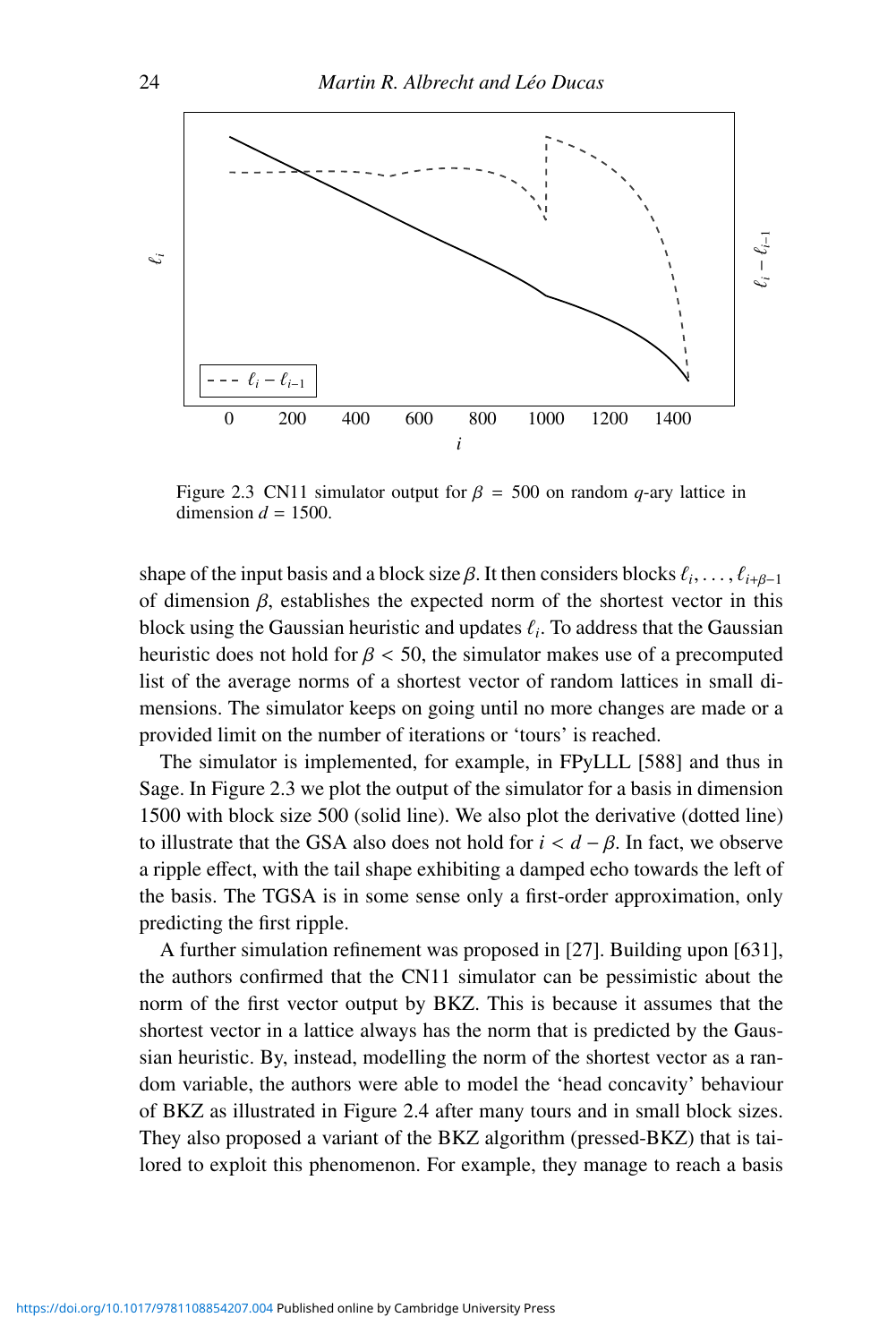

Figure 2.4 Head concavity: dimension  $d = 2000$  and block size  $\beta = 45$  after 2000 tours, reproduced from [27].

reduction equivalent to BKZ-90 while only using block size 60. The authors note, though, that the head concavity phenomenon does not significantly affect cryptographic block sizes. Indeed, exploiting luck on this random variable seems to be interesting for small block sizes only.

## 2.4.3 *q*-ary Lattices and the *Z*-Shape

Recall that both NTRU and LWE give rise to *q*-ary lattices. These lattices always contain the vector  $(q, 0, \ldots, 0)$  and all its permutations. These so-called '*q*-vectors' can be considered short, depending on the parameters of the instance being considered, and might be shorter than what we would expect to obtain following predictions such as the GSA or the TGSA. Furthermore, some of those *q*-vectors naturally appear in the typical basis construction of *q*-ary lattices. Even when this is not the case, they can be made explicit by computing the Hermite Normal Form.

To predict lattice reduction on such bases, we may observe that one of the guarantees of the LLL algorithm is that the first vector  $\mathbf{b}_0$  never gets longer. For certain parameters this can contradict the GSA. In fact, if b<sup>∗</sup> *<sup>i</sup>* does not change for all  $i < j$ , then  $\mathbf{b}^*_j$  cannot become longer either, which means that after the reduction algorithm has completed we may still have many such *q*-vectors at the beginning of our basis, unaffected by the reduction. It is therefore tempting to predict a piecewise linear profile, with two pieces. It should start with a flat line at lg *q*, followed by a sloped portion following the predicted GSA slope.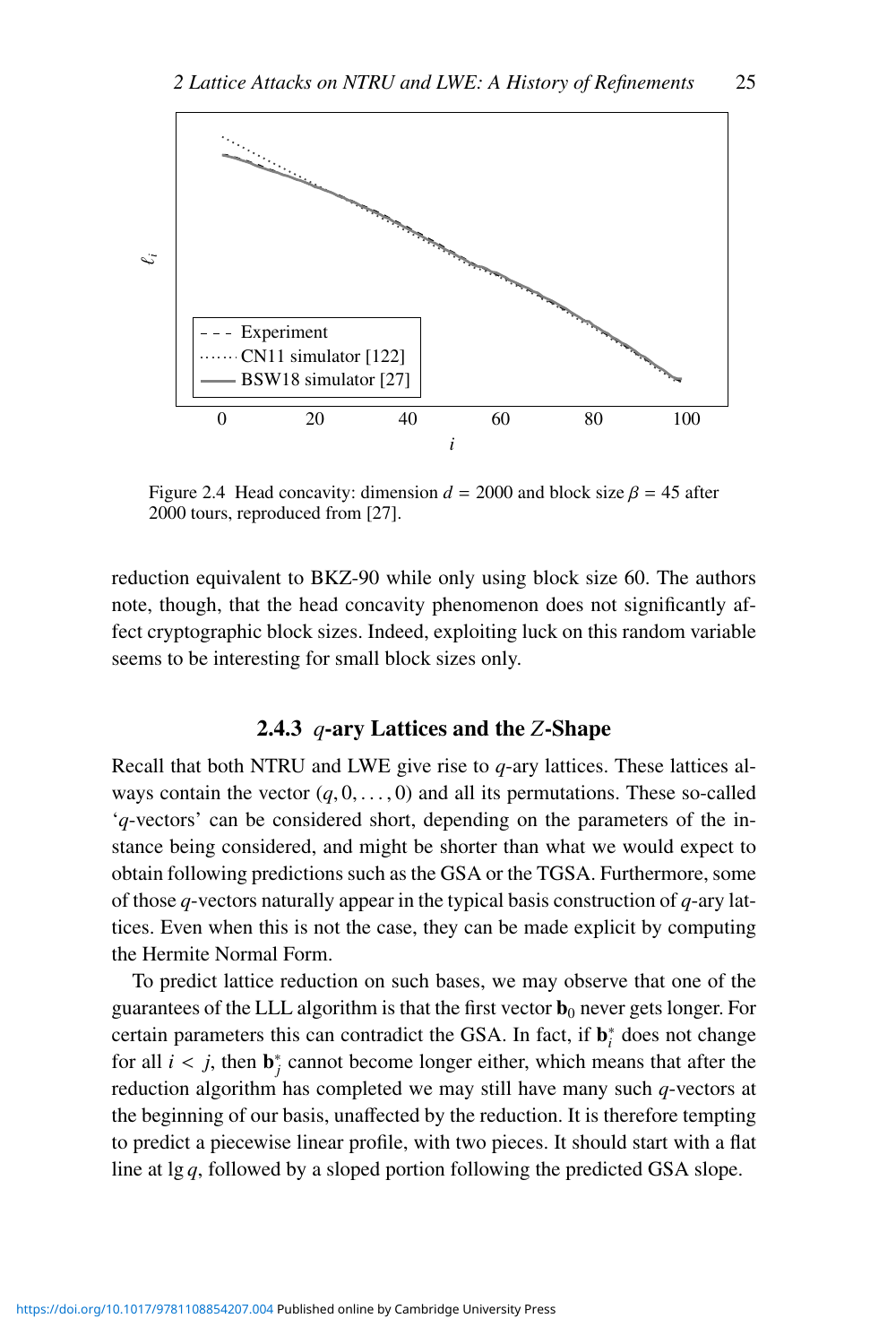

Figure 2.5 GSA and *q*-ary lattice contradiction. Norms of Gram–Schmidt vectors of 180-dimensional random  $q$ -ary lattices with  $q = 17$  and volume  $q^{80}$ . The grey, blurry lines plot  $\ell_i$  for LLL reduced bases of 16 independent lattices.

In fact, the shape has three pieces, and this is easy to argue for LLL, since LLL is a self-dual algorithm.<sup>2</sup> This means in particular that the last Gram– Schmidt vector cannot get shorter, and following the same argument, we can conclude that the basis must end with a flat piece of 1-vectors. All in all, the basis should follow a *Z*-shape, and this is indeed experimentally the case [280, 625], as depicted in Figure 2.5, where we picked a small *q* to highlight the effect. We shall call such a prediction [169, 625] the ZGSA.

It is tempting to extend such a ZGSA model to other algorithms beyond LLL and this has been used for example in [169]. We might also attempt to refine it to a ZTGSA model, where we put an HKZ tail just before the flat section of Gram–Schmidt vectors of norm 1. However, this is a questionable way of reasoning, because BKZ, unlike LLL, is not self-dual. However, it is worth noting that it seems possible to force BKZ to behave in such a way, simply by restricting BKZ to work on the indices up *i* < *j*, where *j* is carefully calibrated so that  $\|\mathbf{b}_j^{\star}\| \approx 1$ . This is not self-dual, but up to the tail of BKZ, it would produce a *Z*-shape as well.

Yet, we could also let BKZ work freely on the whole basis, and wonder what would happen. In other words, we may ask whether it is preferable to apply such a restriction to BKZ or not. A natural approach to answering this

 $2$  This is not entirely true, as the size-reduction condition is not self-dual, but the constraints on the Gram–Schmidt vectors themselves are, which is enough for our purpose.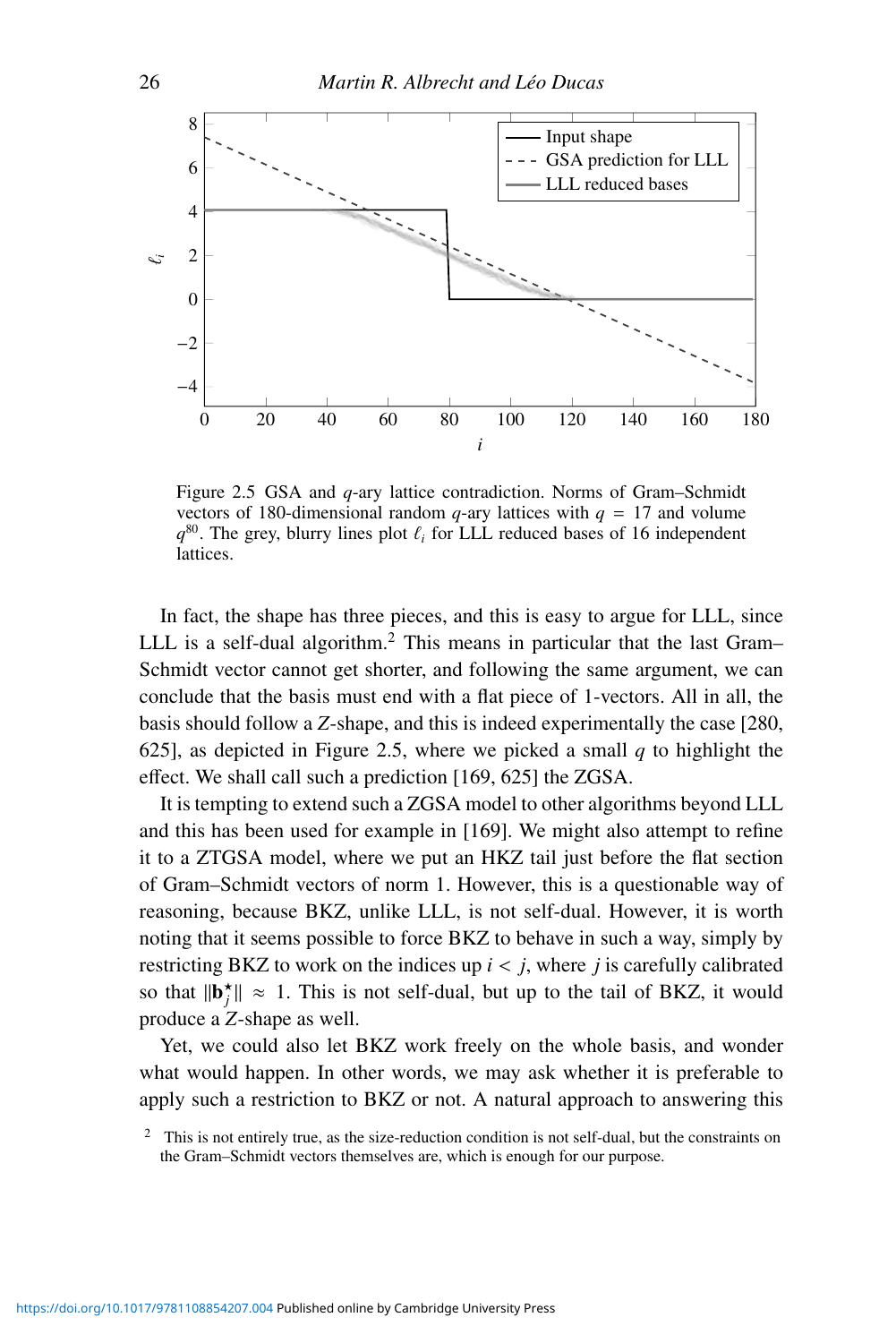

Figure 2.6 BKZ behaviour on *q*-ary lattice bases with small *q*. Norms of Gram–Schmidt vectors (grey, blurry lines) after BKZ-65 reduction of 16 180 dimensional *q*-ary lattices with  $q = 17$  and volume  $q^{80}$  compared with models from the literature.

question would be to simply use the CN11 simulator, however, it appears that the *Z*-shape is very poorly simulated. Indeed, while the simulator can easily maintain *q*-vectors when they are shorter than the one locally predicted by the Gaussian heuristic, the phenomenon on the right end of the *Z* seems more complicated: some 1-vectors are replaced by Gram–Schmidt vectors of norm strictly less than 1, but not all, see Figure 2.6. Thus, we see the Z-shape known from the literature but with the addition of a kink in the tail block.

Simulating or predicting the behaviour of BKZ on *q*-ary lattices is still open, but it would allow addressing the question if it can be exploited. A partial answer seems obtainable by defining a specialised variant of the Gaussian heuristic that takes orthogonal sublattices into account. Although we are not certain that a deeper study of this phenomenon would lead to cryptanalytic advances, it is nevertheless quite frustrating to have to resort to Z(T)GSA without a perfect understanding of the behaviour of lattice reduction on this class of lattices.

## 2.4.4 Random Blocks?

The heuristic analysis of BKZ is based on the assumption that each sublattice considered by the algorithm 'behaves like a random lattice' (strong version), or at least that the expectation or distribution of its shortest vector is the same as for a random lattice (weak version).

More formally, we would have to define the notion of a random lattice,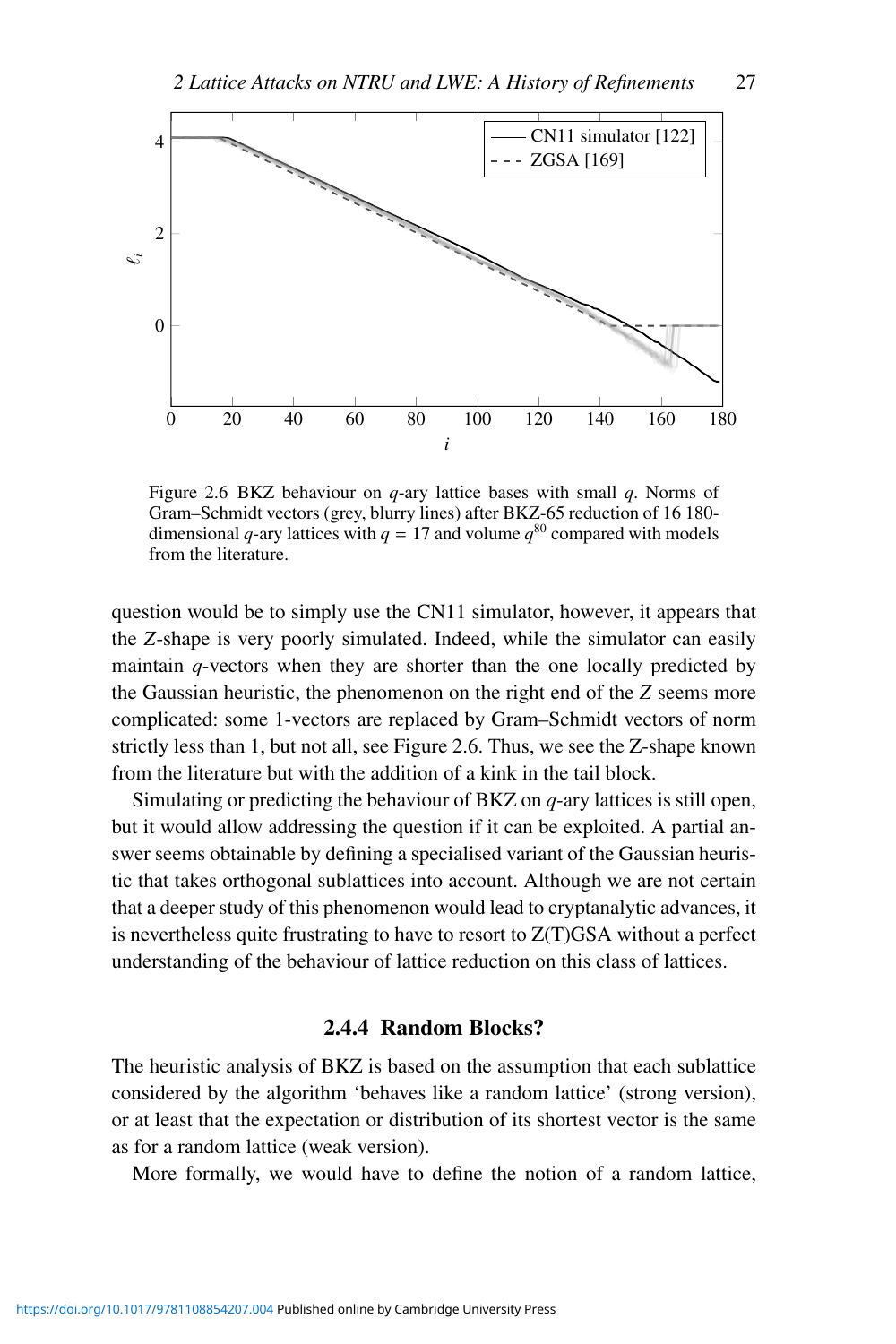invoking the Haar measure. However, we can nevertheless interrogate this heuristic without going into those details here. Indeed, as we can see in Figure 2.2, the predicted slopes below dimension 30 are far from the actual behaviour. In fact, the predictions for small block sizes are nonsensical as they predict a flatter slope as  $\beta$  decreases below 30 and even an inversion of the slope below block size  $\approx 10$ .

Although we can observe the prediction and the observation converging for block sizes above 50, what level of precision do we attribute to those predictions? Given the phenomena perturbing the GSA surveyed in this chapter (heads, tails, ripples), how pertinent are the data from Figure 2.2? Pushing experimental evidence a bit further would be reassuring here: although we do not expect surprises, it would be good to replace this expectation with experimental evidence.

But, more conceptually, we note that making the strong version of the heuristic assumption (each block behaves like a random lattice) is self-contradictory. Indeed, the model leads us to conclude that the shape is essentially a line, at least when  $\beta \ll d$  and the considered block  $\mathbf{B}_{\lceil \kappa : \kappa + \beta \rceil}$  is far from the head and the tail, i.e.,  $\kappa \gg \beta$ ,  $d - \kappa \gg \beta$ . But this block, like all other blocks, is fully HKZ-reduced: since  $\mathbf{b}_{k+i}^{\star}$  is a shortest vector of  $\Lambda(\mathbf{B}_{[k+i:k+i+\beta]}),$  it is also a shortest vector of  $\Lambda(\mathbf{B}_{\lceil k+i:k+\beta \rceil})$ . Yet, HKZ-reduced bases of random lattices have a concave shape not a straight slope.

We do not mean to discredit the current methodology to predict attacks on lattice-based schemes; current evidence does suggest predictions such as Eq. (2.5) in Section 2.5.4 are reasonably precise. In particular, the above argument does not rule out the weak version of the hypothesis: the shortest vector of those non-random blocks may still have an expected length following the Gaussian heuristic. In fact, for random lattices, it is known that the length of the shortest vector is increasingly concentrated around the Gaussian heuristic; there may be increasingly fewer lattices that fall far from it, which may explain why a bias in the distribution of the lattices themselves does not translate to a bias on the length of its shortest vector.

However, we wish to emphasise that the question of the distribution of those local blocks is at the centre of our understanding of lattice reduction algorithms but remains open. While even formulating specific yet relevant questions seems hard, this phenomenon suggests itself as a challenging but pressing area to study.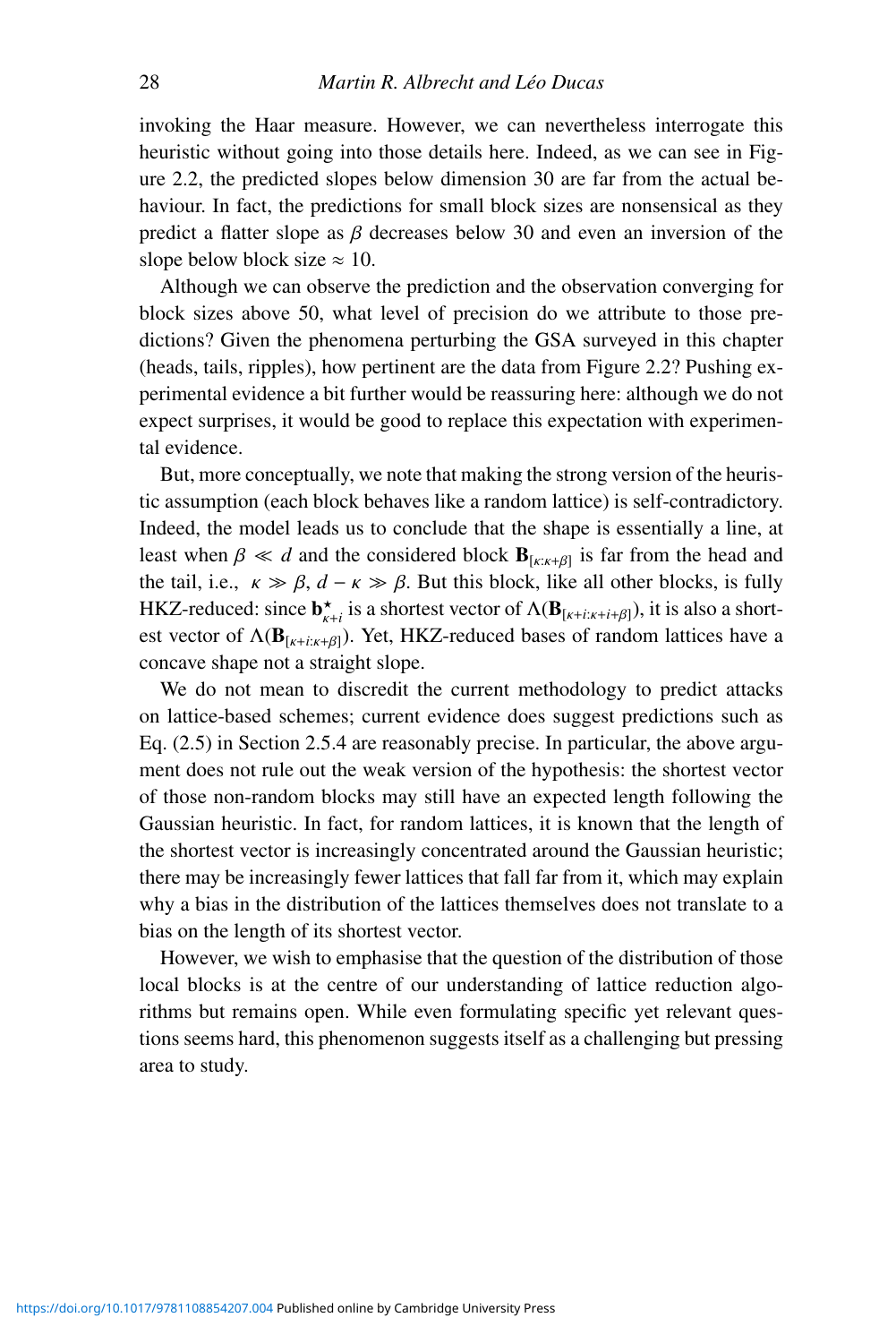# 2.5 Behaviour on LWE Instances

We can reformulate the matrix form of the LWE equation  $c - A \cdot s \equiv e \mod q$ as a linear system over the integers as

$$
\begin{pmatrix} q\mathbf{I} & -\mathbf{A} \\ 0 & \mathbf{I} \end{pmatrix} \cdot \begin{pmatrix} * \\ s \end{pmatrix} + \begin{pmatrix} c \\ 0 \end{pmatrix} = \begin{pmatrix} e \\ s \end{pmatrix}
$$

or homogeneously as

$$
\mathbf{B} = \begin{pmatrix} q\mathbf{I} & -\mathbf{A} & \mathbf{c} \\ 0 & \mathbf{I} & 0 \\ 0 & 0 & t \end{pmatrix}, \qquad \mathbf{B} \cdot \begin{pmatrix} * \\ s \\ 1 \end{pmatrix} = \begin{pmatrix} \mathbf{e} \\ \mathbf{s} \\ t \end{pmatrix}, \tag{2.2}
$$

where *t* is some chosen constant and ∗ stands in for an arbitrary vector. In other words, there exists an element in the lattice spanned by B with expected norm  $\sqrt{(n+m)\cdot\sigma^2+t^2}$ . Let  $d = n+m+1$ . If we have  $\sqrt{(n+m)\cdot\sigma^2+t^2}$ gh( $\Lambda$ (**B**))  $\approx \sqrt{\frac{d}{2\pi e}} \cdot q^{n/d}$  then **B** admits an unusually short vector. With a slight abuse of notation, we will refer to the (column) vector  $(e^T, s^T, t)^T$  simply as  $(e, s, t)$ .

*Remark.* We note that when  $t \nmid q$  then  $\Lambda$  (**B**) is not a *q*-ary lattice as, in this case,  $(0, \ldots, 0, q)^T \notin \Lambda$ . The reader may think  $t = 1$ , which is commonly used in practice albeit being slightly worse compared to  $t = \sigma$ , which maximises  $\lambda_2(\Lambda)/\lambda_1(\Lambda)$  and which makes the problem easier.

#### 2.5.1 Kannan Embedding

More generally, we can consider this approach to solving LWE as solving an instance of the bounded distance decoding problem (BDD) using a solver for the unique shortest vector problem.

**Definition 2.11** ( $\alpha$ -Bounded Distance Decoding (BDD $_{\alpha}$ )). Given a lattice basis **B**, a vector **t**, and a parameter  $0 < \alpha < 1/2$  such that the Euclidean distance  $dist(t, B) < \alpha \cdot \lambda_1(B)$ , find the lattice vector  $v \in \Lambda(B)$  that is closest to **t**.

*Remark.* In our definition above we picked  $\alpha$  < 1/2, which guarantees a unique solution. The problem can be generalised to  $1/2 < \alpha \leq 1$  where we expect a unique solution with high probability.

We can view LWE with a fixed number of samples as an instance of BDD (with overwhelming probability over the choice of the samples). Asymptotically, for any polynomially bounded  $\gamma \ge 1$  there is a reduction from  $\text{BDD}_{1/(\sqrt{2}\gamma)}$ to uSVP<sub> $\gamma$ </sub> [26]. The unique shortest vector problem (uSVP) is defined as follows.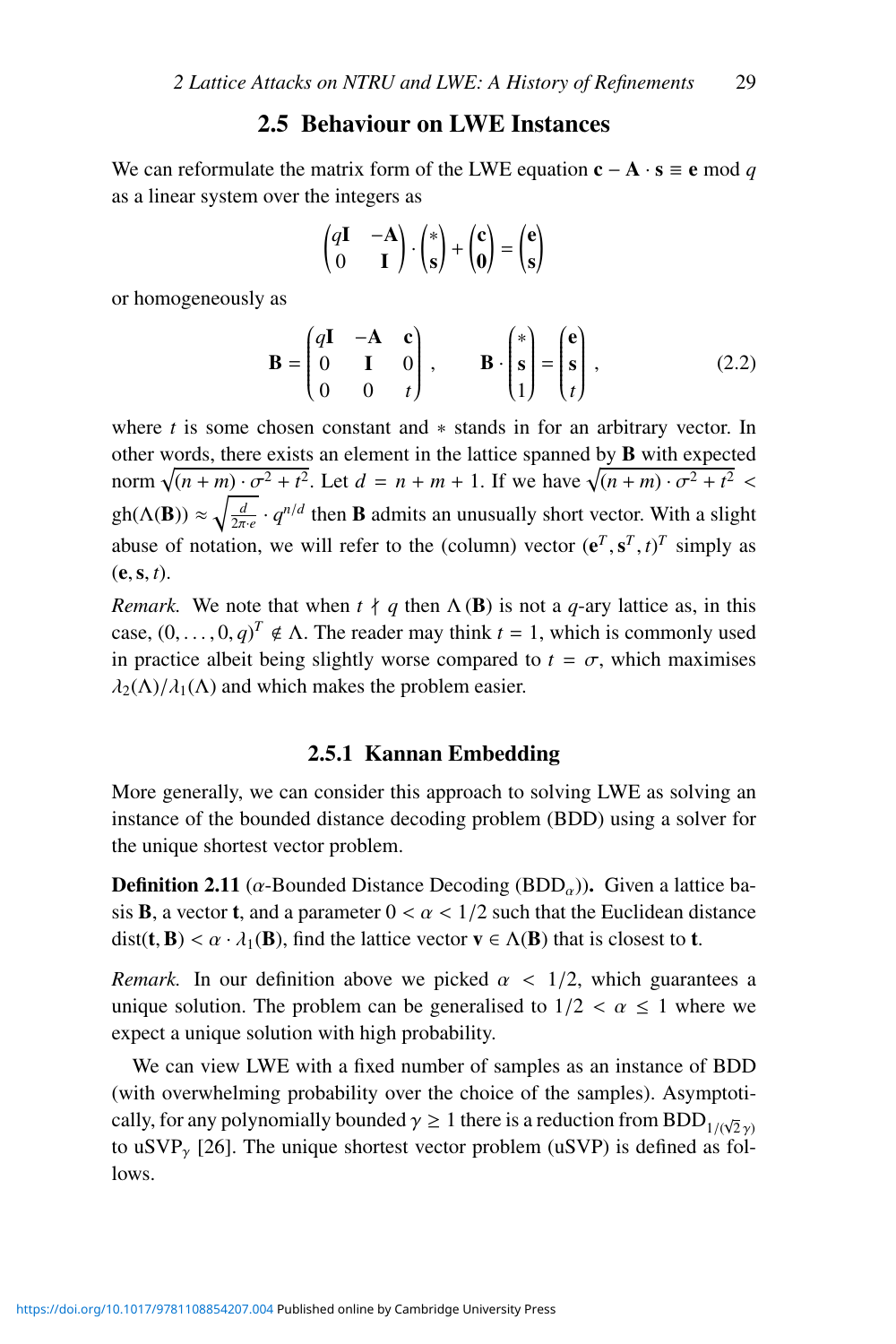**Definition 2.12** ( $\gamma$ -unique Shortest Vector Problem (uSVP<sub> $\gamma$ </sub>)). Given a lattice  $Λ$  such that  $λ_2(Λ) > γ ⋅ λ_1(Λ)$  find a non-zero vector **v** ∈ Λ of length  $λ_1(Λ)$ .

This reduction is essentially the embedding technique, due to Kannan [311], presented at the beginning of this section, combined with some tricks to improve the parameters of the reduction. For the remaining of this section, we will discuss how strong we require lattice reduction to be to find a unique shortest vector which can then be used to recover the secret values of an LWE instance.

## 2.5.2 Asymptotic Handwaving

Recall that in Definition 2.10 two regimes are defined, the Hermite regime and the approximation regime. Now, consider decision LWE. On the one hand, when  $\bf{c}$  is just a random vector then the lattice spanned by  $\bf{B}$  is a random  $q$ -ary lattice and we are in the Hermite regime, i.e.,  $\lambda_1(\Lambda(\mathbf{B})) \approx \text{gh}(\Lambda(\mathbf{B}))$ . On the other hand, when c is formed as in LWE then  $\Lambda$ (B) contains (e, s, *t*) and we expect  $\lambda_1(\Lambda(\mathbf{B})) = ||(\mathbf{e}, \mathbf{s}, t)||$ . Now, if this is sufficiently smaller than gh( $\Lambda(\mathbf{B})$ ) then we are in the approximation regime. Thus, one way to distinguish LWE from uniform is to detect the 'phase transition' between the two regimes, the point when the approximation regime 'kicks in', i.e., when

$$
\sqrt{\alpha_{\beta}}^{2d-2} \cdot \lambda_1(\Lambda(\mathbf{B})) < \sqrt{\alpha_{\beta}}^{d-1} \cdot \text{vol}(\Lambda(\mathbf{B}))^{1/d} \text{ for BKZ and}
$$
\n
$$
\sqrt{\alpha_{\beta}}^{2d-2\beta} \cdot \lambda_1(\Lambda(\mathbf{B})) < \sqrt{\alpha_{\beta}}^{d-1} \cdot \text{vol}(\Lambda(\mathbf{B}))^{1/d} \text{ for S} \text{ and the reduction.}
$$

Rearranging we obtain the following success conditions

$$
\lambda_1(\Lambda(\mathbf{B})) < \sqrt{\alpha_\beta}^{1-d} \cdot \text{vol}(\Lambda(\mathbf{B}))^{1/d} \text{ with BKZ and} \tag{2.3}
$$

$$
\lambda_1(\Lambda(\mathbf{B})) < \sqrt{\alpha_\beta}^{2\beta - d - 1} \cdot \text{vol}(\Lambda(\mathbf{B}))^{1/d} \text{ with slide reduction} \tag{2.4}
$$

for solving decision LWE in block size  $\beta$ .

#### 2.5.3 The 2008 Estimates

Gama and Nguyen [206] performed experiments in small block sizes to establish when lattice reduction finds a unique shortest vector. They considered two classes of semi-orthogonal lattices and Lagarias–Odlyzko lattices [350] which permit to estimate the gap  $\lambda_2(\Lambda)/\lambda_1(\Lambda)$  between the first and second minimum of the lattice. For all three families, it was observed in [206] that LLL and BKZ seem to recover a unique shortest vector with high probability whenever  $\lambda_2(\Lambda)/\lambda_1(\Lambda) \ge \tau_\beta \cdot \sqrt{\alpha_\beta}^d$ , where  $\tau_\beta < 1$  is an empirically determined constant that depends on the lattice family, algorithm and block size used.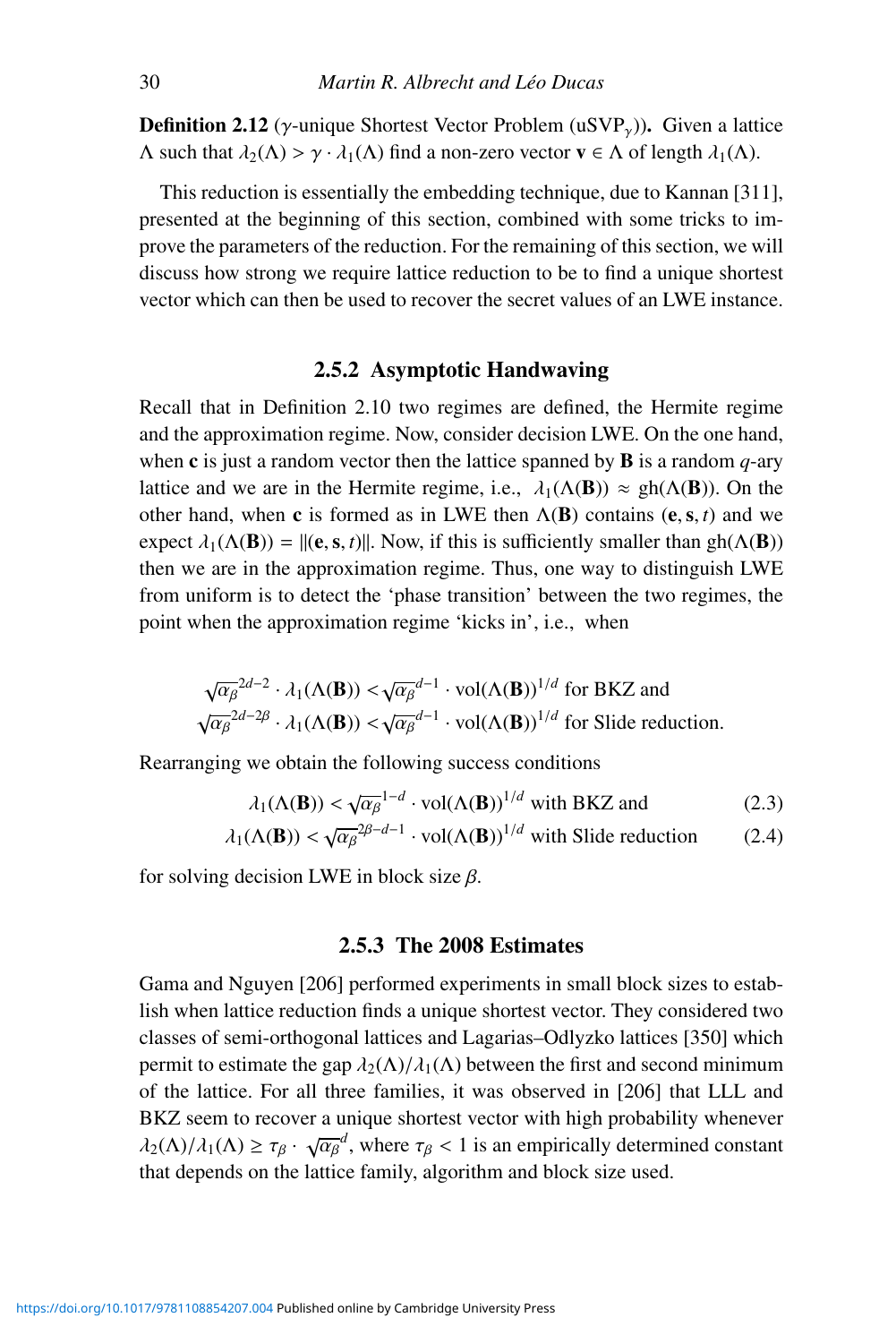In [11] an experimental analysis of solving LWE based on the same estimate was carried out for lattices of the form of Eq. (2.2). This lattice contains an unusually short vector **v** = (**e**, **s**, *t*) of squared norm  $||\mathbf{v}||^2 = ||\mathbf{s}||^2 + ||\mathbf{e}||^2 + t^2$  and we expect  $\lambda_1(\Lambda)^2 = ||\mathbf{v}||^2$ . Thus, when  $t^2 \approx ||\mathbf{e}||^2 + ||\mathbf{s}||^2$  respectively  $t = 1$  this implies  $\lambda_1(\Lambda) \approx \sqrt{2(n+m)} \cdot \sigma$  respectively  $\lambda_1(\Lambda) \approx \sqrt{n+m} \cdot \sigma$ . The second minimum  $\lambda_2(\Lambda)$  is assumed to correspond to the Gaussian heuristic for the lattice (a more refined argument would consider the Gaussian heuristic of  $\Lambda'$  =  $\pi_{\mathbf{v}}(\Lambda)$ , but these quantity are very close for relevant parameters). Experiments in [11] using LLL and BKZ with small block sizes (5 and 10) were interpreted to matched the 2008 estimate, providing constant values for  $\tau_\beta$  for lattices of the form of Eq. (2.2), depending on the chosen algorithm, for a 10 per cent success rate. Overall,  $\tau_B$  was found to lie between 0.3 and 0.4 when using BKZ.

We note that we may interpret this observation as being consistent with Inequality (2.3).

#### 2.5.4 The 2016 Estimate

The 2008 estimates offer no insight into why the algorithm behaves the way it does but only provide numerically established constants that seem to somewhat vary with the algorithm or the block size. In [19] an alternative estimate was outlined. The estimate predicts that  $(e, s, t)$  can be found if

$$
\sqrt{\beta/d} \cdot ||(\mathbf{e}, \mathbf{s}, t)|| \approx \sqrt{\beta \cdot \sigma^2} < \sqrt{\alpha_\beta}^{2\beta - d - 1} \cdot \text{Vol}(\Lambda(\mathbf{B}))^{1/d} \,, \tag{2.5}
$$

under the geometric series assumption (until a projection of the unusually short vector is found). The right-hand side of the inequality is the expected norm of the Gram–Schmidt vector at index *d*−β (see Definition 2.7). The left-hand side is an estimate for  $\|\pi_{d-\beta}((e, s, t))\|$ . If the inequality holds then  $\pi_{d-\beta}((e, s, t))$  is a shortest vector in  $\mathbf{B}_{[d-\beta:d]}$  and will thus be found by BKZ and inserted at index  $d - \beta$ . This is visualised in the top part of Figure 2.7. Subsequent calls to an SVP oracle on  $\mathbf{B}_{[d-2\beta+1:d-\beta+1]}$  would insert  $\pi_{d-2\beta+1}$  ((e, s, *t*)) at index  $d-2\beta+1$ etc.

The 2016 estimate was empirically investigated and confirmed in [15]. The authors ran experiments in block sizes up to 78 and observed that a BKZ managed to recover the target vector with good probability as predicted in [19]. An example is given in the bottom part of Figure 2.7. Furthermore, they showed (under the assumption that vectors are randomly distributed in space) that once BKZ has set  $\mathbf{b}_i^* = \pi_{d-\beta}((\mathbf{e}, \mathbf{s}, t))$ , calls to LLL are expected to suffice to recover  $(e, s, t)$  itself.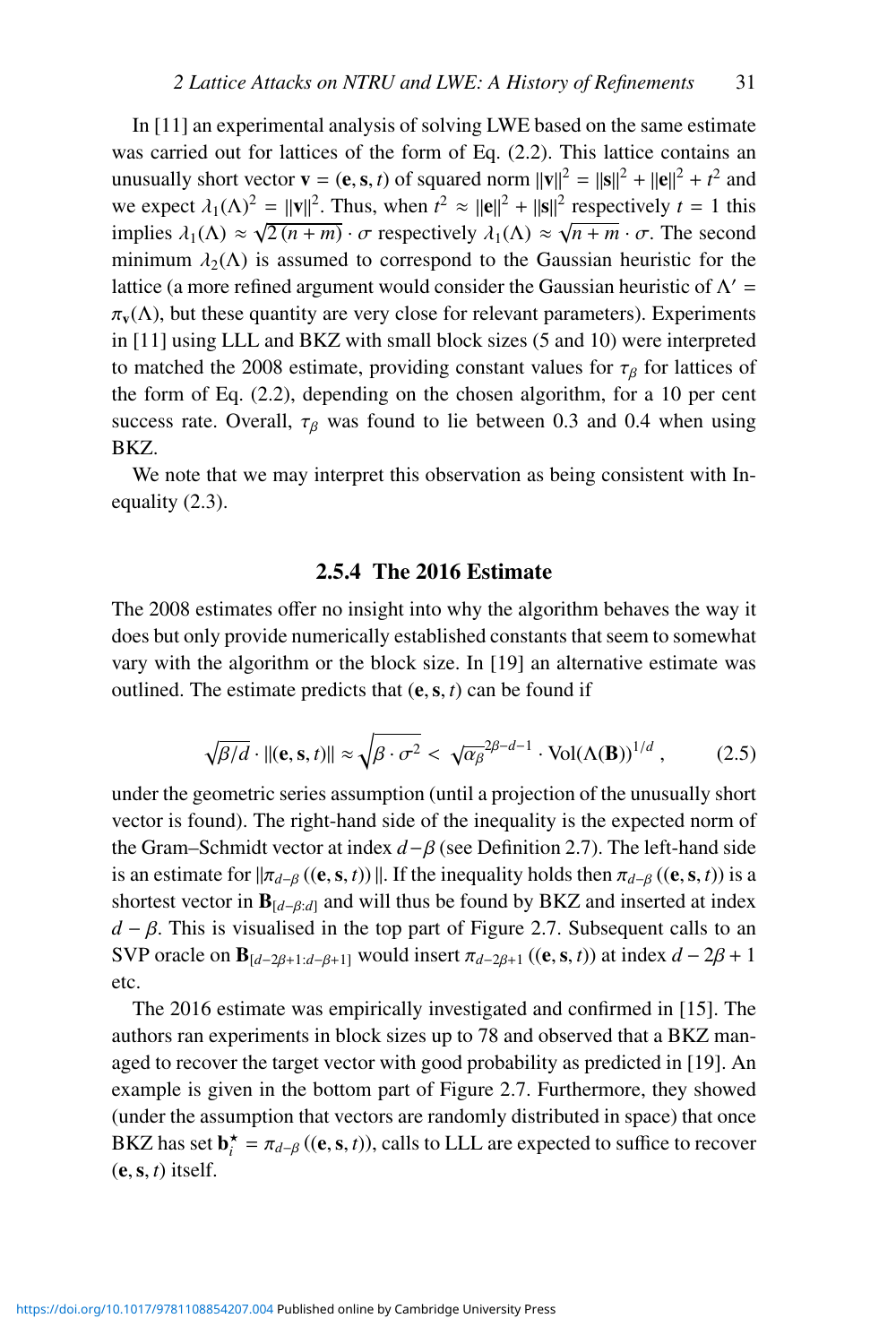

Figure 2.7 (The 2016 estimate.) Expected and observed norms for lattices of dimension  $d = 183$  and volume  $q^{m-n}$  after BKZ- $\beta$  reduction for LWE parameters  $n = 65$ ,  $m = 182$ ,  $q = 521$ , standard deviation  $\sigma = 8/\sqrt{2\pi}$  and  $\beta = 56$ (minimal  $(\beta, m)$  such that Inequality (2.5) holds). Average of Gram–Schmidt lengths is taken over 16 BKZ-β reduced bases of random *q*-ary lattices, i.e., without an unusually short vector. Reproduced from [15].

Comparing Inequality (2.5) with Inequalities (2.3) and (2.4) we note that it more closely resembles the prediction for Slide reduction rather than for BKZ, despite the rationale and experimental evidence being obtained for BKZ. This suggests that the average behaviour of BKZ and Slide reductions in the approximation factor regime is roughly the same, despite different worst-case bounds being proven. Furthermore, we note that Inequality (2.5) gains an additional factor of  $\sqrt{\beta/d}$  compared with Inequality (2.4).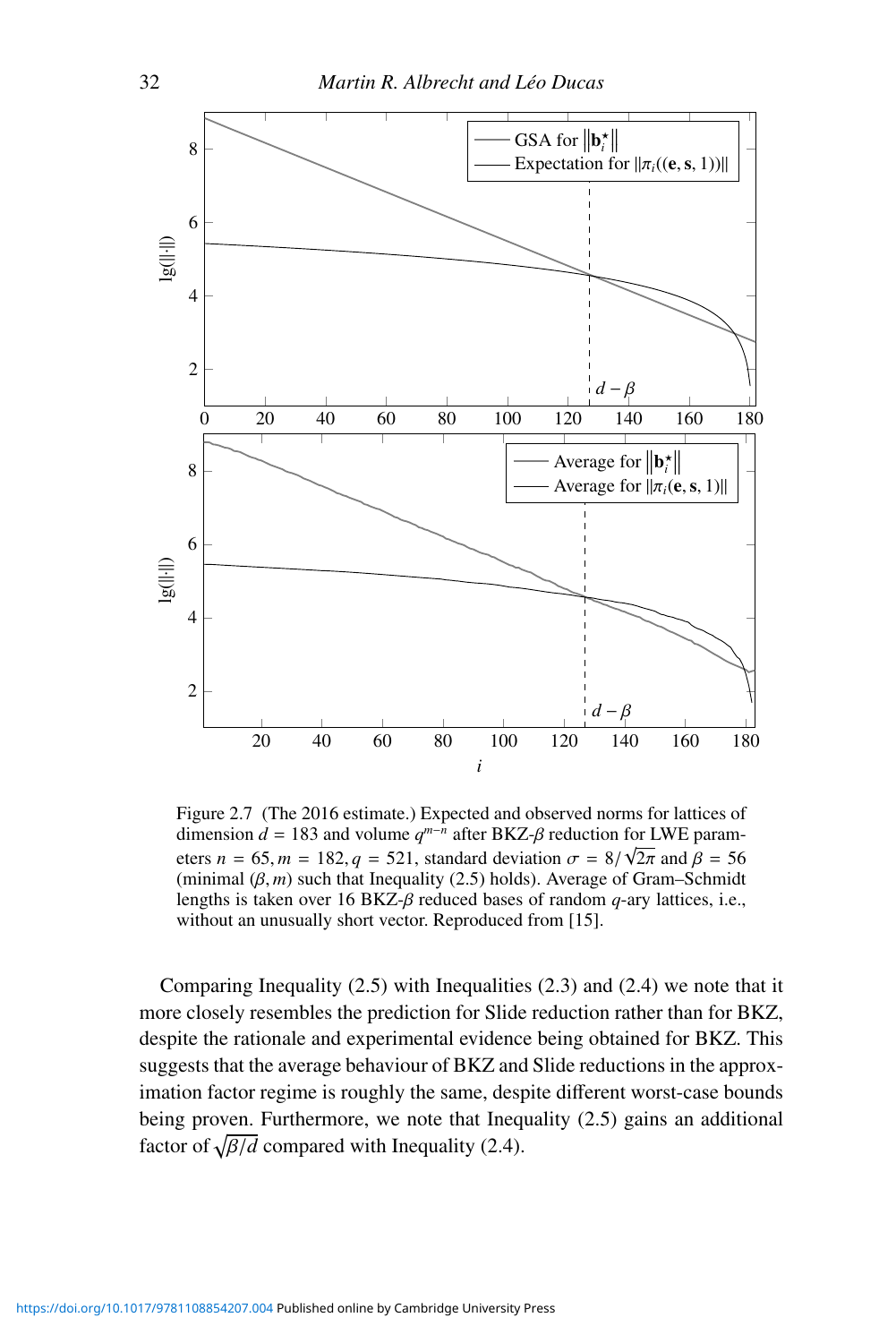## 2.5.5 Further Refinements

On the other hand, the authors of [15] also observed that the algorithm behaves somewhat better than predicted. That is, they managed to solve the underlying instances using block sizes somewhat smaller than required to make Inequality (2.5) hold.

This is attributed to a 'double intersection' in [15]. As illustrated in Figure 2.7, the projection of the target vector and the norms of the Gram–Schmidt vectors may intersect twice: once at index  $d - \beta$  and once close to index *d*, say at index *d* − *o* for some small *o*. Applying the same reasoning as above, we expect  $\pi_{d-o}$  ((e, s, *t*)) to be inserted as  $\mathbf{b}^{\star}_{d-o}$ . Thus, we expect a subsequent SVP call at index  $d - \beta - o$  to recover and insert  $\pi_{d-\beta-o}((e, s, t))$ . Alternatively, an SVP call in dimension  $\beta - \rho$  at index  $d - \beta$  could now recover  $\pi_{d-\beta}$  ((e, s, *t*)) since this vector is  $\in \Lambda_{[d-\beta:d-o]}$ . However, it is noted in [15] that this 'double intersection' phenomenon does not occur for typical cryptographic parameters.

Another source of imprecision when applying Inequality (2.5) is that it assumes the GSA (before an unusually short vector is found), replacing this assumption with a BKZ simulator produces refined estimates.

But there seems to be another subtle phenomenon at play. In [148] it is noted that, for very small block sizes  $\beta$ , the prediction of [15] is, on the contrary, too optimistic. The reason is that, while the projected vector  $\pi_{d-\beta}$  ((e, s, *t*)) may be detected with good probability at position  $d - \beta$ , we require a bit more luck to lift correctly, i.e., to recover the full vectors (e,s, *t*) from its projection. Instead, a probabilistic model is proposed, to account for both initial detection and lifting, and this prediction seems to fit very well with experiments; see Figure 2.8.

Balancing Costs It should be mentioned that just running BKZ is not the optimal strategy to solve uSVP instances. Indeed, having spent *O*(*d*) many SVP- $\beta$  calls pre-processing the whole basis, this strategy hopes for the last such SVP call to essentially produce the solution. An improved strategy instead balances the cost of the pre-processing step and the final search step. Therefore, it could, for example, be natural to do a last call to  $SVP-\beta'$  for  $\beta'$  slightly larger than  $\beta$ ; this has for example been implemented with sieving in [17] to break Darmstadt LWE challenges [230] and was already standard in the enumeration literature [396].

The optimal strategy is, therefore, more difficult to predict, and hardness estimates often rely on scripts that numerically optimise the various parameters of the algorithm based on assumptions such as the relative costs of running SVP in slightly larger or smaller dimension, the number of calls to an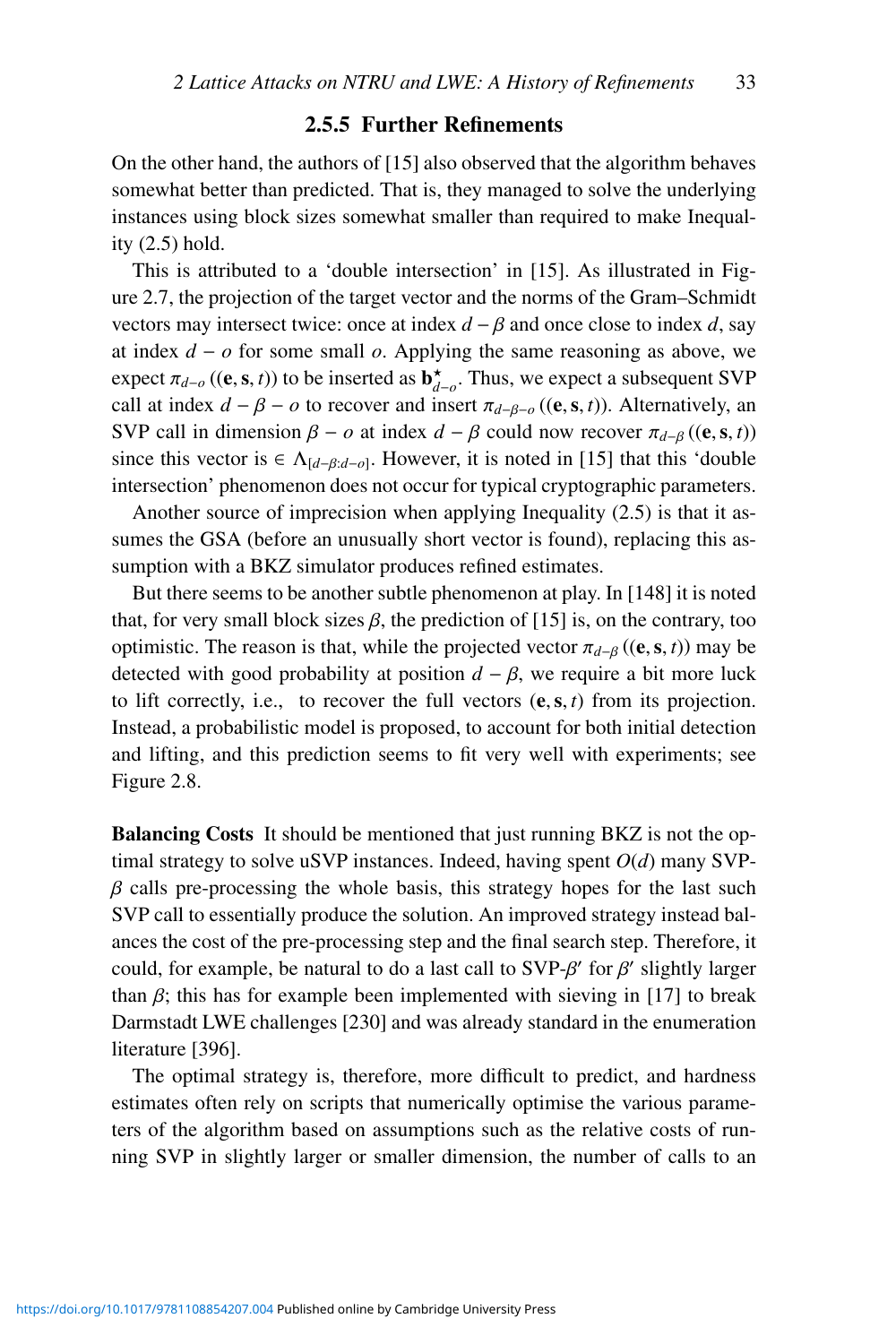

Figure 2.8 The difference  $\Delta \beta$  = real – predicted, as a function of the average experimental  $\beta$ . The experiment consists in running a single tour of BKZ- $\beta$  for  $\beta = 2, 3, 4, \ldots$  until the secret short vector is found. This was averaged over 256 many LWE instances per data point, for parameters  $q = 3301$ ,  $\sigma = 20$ and  $n = m \in \{30, 32, 34, \ldots, 88\}$ . Reproduced from [148].

SVP oracle required to achieve a given root-Hermite factor, etc. To avoid this complication, some designers instead opt for accounting only for the cost of a single call to SVP- $\beta$  when even considering several tours of BKZ- $\beta$  (a simplification introduced as the 'core SVP hardness' in [19]). In this model, the issue of balancing costs between  $\beta'$  and  $\beta$  does not arise, i.e.,  $\beta' = \beta$  is optimal and the attack cost is bounded from below by the cost of one call to  $SVP-\beta$  on a  $B KZ - \beta$  reduced basis.

# 2.6 Behaviour on NTRU Instances

To solve NTRU (Definition 2.2) we may consider the lattice

$$
\Lambda_{\mathbf{H}}^{q} = \left\{ (\mathbf{x}, \mathbf{y}) \in \mathbb{Z}^{2n} \text{ s.t. } \mathbf{H} \cdot \mathbf{x} - \mathbf{y} = \mathbf{0} \bmod q \right\},\tag{2.6}
$$

where **H** is the matrix associated with multiplication by *h* modulo  $\phi$ , i.e., the columns of **H** are spanned by the coefficients of  $x^i$  · *h* mod  $\phi$  for  $i = 0, \dots, n - 1$ . The lattice  $\Lambda_H^q$  is spanned by

$$
\mathbf{B} = \begin{pmatrix} q\mathbf{I} & \mathbf{H} \\ 0 & \mathbf{I} \end{pmatrix}
$$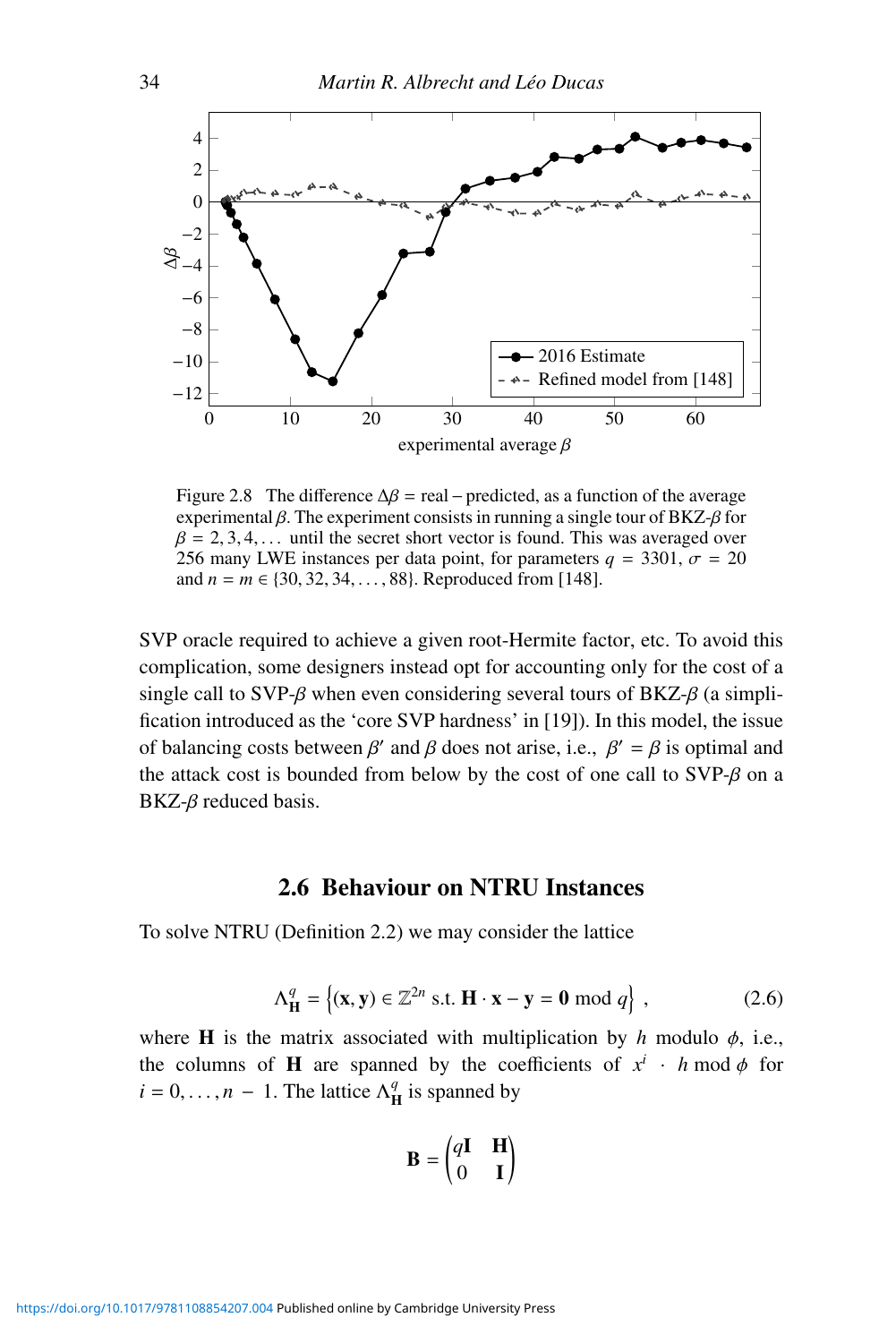and contains a short vector  $(f, g)$ . This can be observed by multiplying the basis by  $(f, *)$  from the right, where  $*$  represents the vector performing modular reduction modulo  $q$  and where  $f$  respectively  $g$  is the coefficient vector of  $f$ respectively *g*. If  $\|(f, g)\|$  is much smaller than  $gh(\Lambda_H^q) \approx \sqrt{n/(\pi e)} \cdot \sqrt{q}$  then this lattice contains an unusually short vector. Indeed, it also contains all vectors corresponding to 'rotations' of  $(f, g)$ , i.e.,  $(x<sup>i</sup> \cdot f \mod \phi, x<sup>i</sup> \cdot g \mod \phi)$  for  $i =$ 0,..., *n* − 1 and their integral linear combinations. In other words, the NTRU lattice contains a dense sublattice.

#### 2.6.1 NTRU as uSVP

Considering NTRU as the problem of recovering an unusually short vector in the NTRU lattice was already done in the initial NTRU paper [275]. Also, the original NTRU paper [275] discussed an observation from [139] (analysing [274]) that an attacker does not need to recover  $f$ ,  $g$  exactly, but that any sufficiently small multiple of *f* suffices to break the scheme. For the uSVP case the hardness of the problem was related to gh( $\Lambda$ )/ $\lambda_1(\Lambda)$  where  $\lambda_1(\Lambda) = ||(\mathbf{f}, \mathbf{g})||$ . When considering message recovery instead of key recovery, a related quantity is considered. We may a posteriori reinterpret this as framing attacks on NTRU in the framework of the '2008 estimate' (see Section 2.5.3) but replacing  $\lambda_2(\Lambda)$  by gh( $\Lambda$ ). This approach became a common way of reasoning about NTRU lattices; see, e.g. [168]. Yet the validity of this approach is doubtful, as in NTRU lattices we have  $\lambda_2(\Lambda) = \lambda_1(\Lambda)$  in contrast to the lattices arising for LWE. In this context, we note that the early study of May and Silverman [410] massaged the lattice to decrease the NTRU lattice dimension while also eliminating all but one of the NTRU short vectors.

The 2016 estimate (see Section 2.5.4) sidesteps this discussion on whether  $\lambda_2(\Lambda)$  matters, as the heuristic reasoning here does not involve this quantity. This estimate also ended up being used for estimating the hardness of breaking NTRU [633, Section 6.4.2]. More recently the framework proposed in [148] allowed us to revisit the tricks of May and Silverman [410], and it was concluded that this trick was slightly counterproductive. Indeed, the probabilistic model permits to account for the cumulated probabilities of detecting any of those short vectors in the full lattice, and this is slightly easier than finding the (up to signs) unique short vector of the massaged lattice.

Indeed, another line of works showed that the presence of many short vectors can make the problem exponentially easier, at least in some 'overstretched' regimes. These works [14, 123, 217, 324] seem to suggest that simple encryption schemes should not be affected at all, but we will argue that the exact crossover point remains to be determined.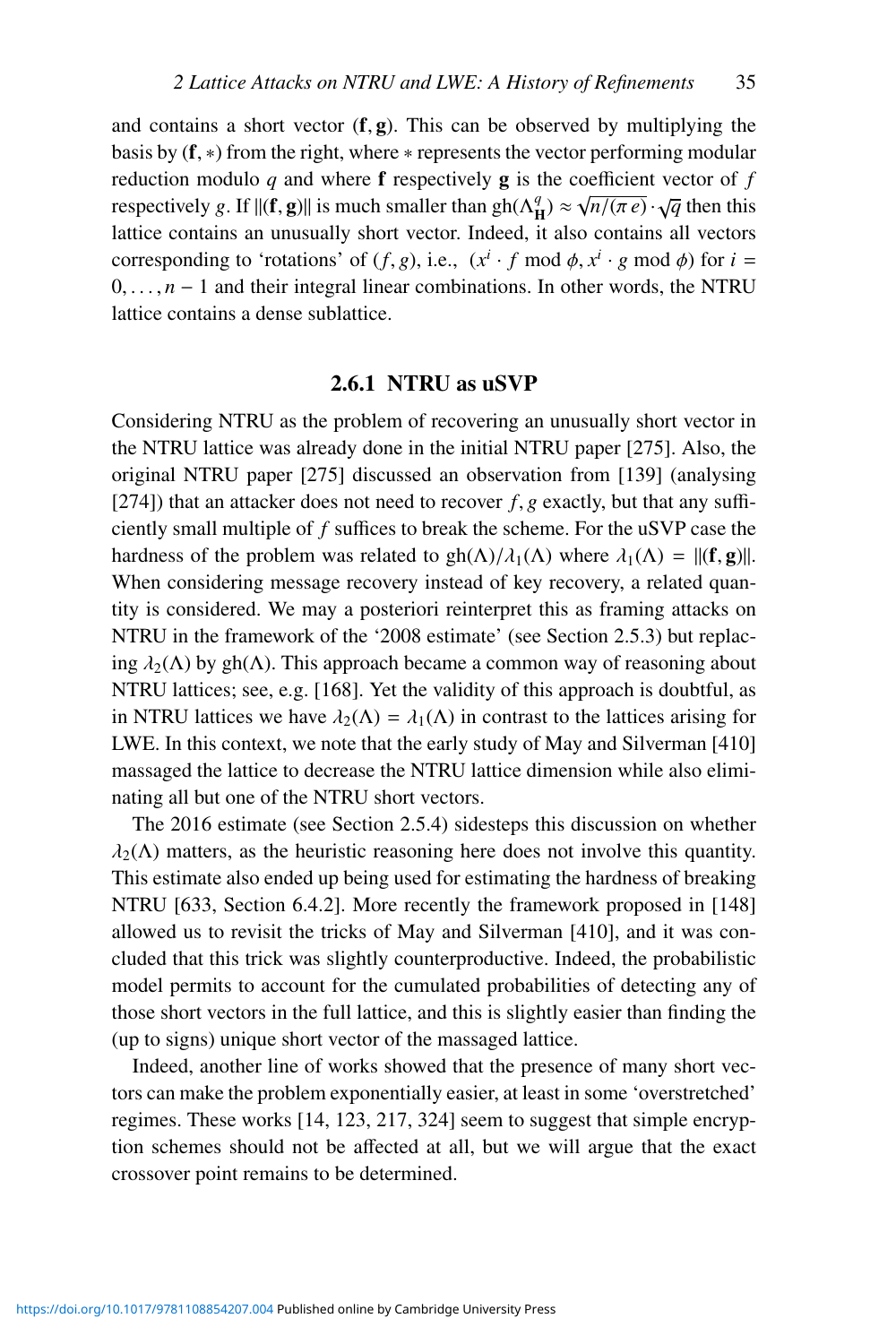# 2.6.2 Attacks on Overstretched NTRU

In this last section, we cover an attack that exploits the fact that NTRU lattices hide not one but many unexpectedly short vectors, yielding an unexpectedly dense sublattice. If the right conditions are met then it turns out that this dense sublattice is easier to uncover than the individual vectors spanning it.

This, however, is a fairly a-posteriori view of this discovery. At first, this weakness was associated not primarily with a density property, but more with an algebraic structure property: namely, the presence of subfields in NTRU. The idea of exploiting this structure had been considered as soon as 2002, by Gentry, Szydly, Jonsson, Nguyen and Stern [217, Section 6]; but it was quickly abandoned: yes, NTRU keys can be normed down to a subfield and still yield valid NTRU keys, but this trade-off of dimension versus approximation factor did not seem advantageous for the actual NTRUEncrypt parameters.

When Bai and ourselves explored this idea again [14] (independently, Cheon, Jeong and Lee [123] also explored a closely related idea), the situation was rather different: NTRU was not just a single scheme with a few parameter sets, it was a parameterised assumption with increasing popularity for building homomorphic encryption schemes. In these newly considered regimes the trade-off mentioned above seemed on the contrary quite advantageous. We, therefore, claimed asymptotic improvements over the natural lattice reduction attack, which – depending on the parameters – could decrease the costs of the attacks from exponential to sub-exponential or even polynomial.

This claimed improvement was soon challenged by Kirchner and Fouque [324]. Our mistake was not the complexity of our new algorithm but rather the fact that the complexity of straight-up lattice reduction attacks was much better than expected on such overstretched NTRU instances. They claimed that the old attack should behave as well as the new one, and – with minor performance-enhancing tricks – were able to demonstrate this in practice. In conclusion, the new algorithm we invented was completely useless, and old algorithms performed just as well, if not better, and were more generally applicable. We found solace in the belief that the results of Kirchner and Fouque may not have been discovered without our algebraic detour.

#### The Subfield Attack

The key idea of this attack is as follows: the relation  $h = f/g \text{ mod } q$  between the public key  $h$  and the private key  $(f, g)$  can be normed down to a smaller field; furthermore, if *f* and *g* are short enough, their norms in a smaller field will also be somewhat short. Therefore, one may hope to attack the problem in a subfield and lift back the solution. We note that in the case of cyclotomic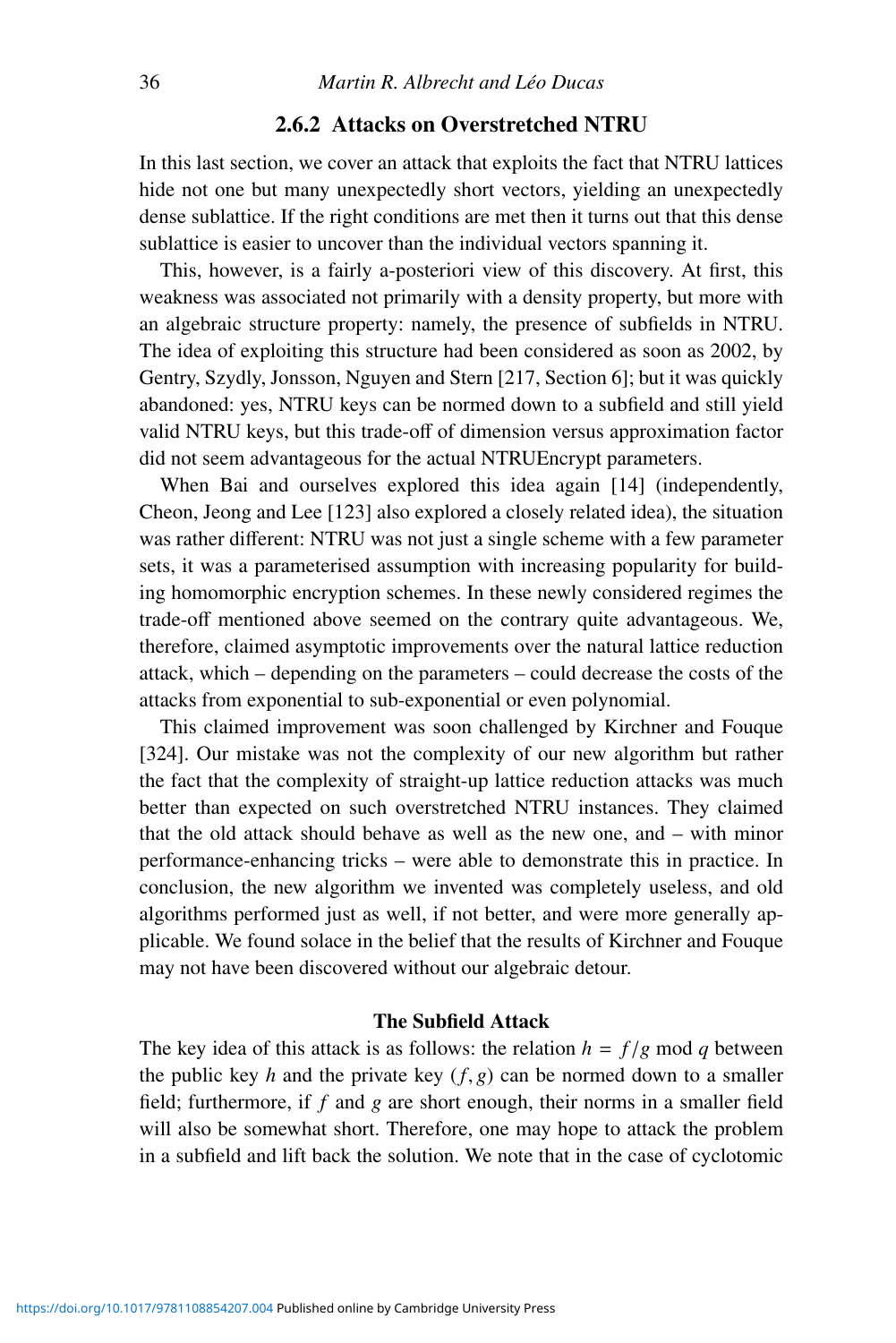number fields, there is always at least one non-trivial subfield, namely the maximal totally real subfield  $\mathbb{K}^+$ , of relative rank  $r = [\mathbb{K} : \mathbb{K}^+] = 2$ . In the case of power of two cyclotomic number fields  $(n = 2<sup>k</sup>)$ , one chooses the subfield to tune *r* to any power of 2 less than *n*. On the contrary, this approach is not directly applicable to fields as chosen in [55].

In more detail, let K be a number field ( $\mathbb{K} = \mathbb{Q}(x)/(\phi(x))$ , where  $\phi$  comes from Definition 2.2), and for simplicity let us assume that  $\mathbb K$  is a cyclotomic number field. Let  $\mathbb L$  be a subfield with relative rank  $r = [\mathbb K : \mathbb L]$ , and let N denote the relative norm  $N : \mathbb{K} \to \mathbb{L}$ , defined by  $N(x) = \prod_a a(x)$ , where *a* ranges over all the automorphisms of  $K$  that are identity over  $L$ . Defining  $f' = N(f), g' = N(g)$  and  $h' = N(h)$ , we note that  $h' = f'/g'$  mod *q* still holds over L. Furthermore, if *f*, *g* have lengths roughly  $\sqrt{n} \cdot \sigma$ , we expect *f'*, *g'* to have lengths roughly  $(\sqrt{n} \cdot \sigma)^r$ .

On the other hand, the dimension of the normed-down NTRU lattice is 2*n*/*r* and its volume is  $q^{n/r}$ . The original article [14] reasons more formally, using the approximate factor bound of lattice reduction; however, here we will give a simplified and more heuristic exposition. Roughly, using either the 2008 estimate or the 2016 estimate, we expect to solve this instance using a block size  $\beta$  such that

$$
(\sqrt{n} \cdot \sigma)^r \cdot \delta_{\beta}^{2n/r} \leq \sqrt{q}.
$$

For  $\sigma = \text{poly}(n)$ , the subfield attack [14] obtains the asymptotic success condition

$$
\frac{\beta}{\lg \beta} = \Theta\left(\frac{n}{r \lg q - r^2 \lg n}\right)
$$

assuming  $r \lg q - r^2 \lg n > 0$ .

Parameterising the attack to not use a subfield  $(r = 1)$  should therefore require  $\beta = \tilde{\Theta}(n/\log q)$ , while choosing a relative rank  $r = \Theta(\log q/\log n)$  leads to  $\beta = \tilde{\Theta}(n/\log^2 q)$ . For schemes that use large moduli such as fully homomorphic schemes [94, 399] or candidate cryptographic multi-linear maps [208], this therefore makes a significant difference; both in practice and in theory.

**Full Secret Reconstruction** It should be noted that finding  $f'$ ,  $g'$  does not lead to a full recovery of the original secret. However, we can still reconstruct a small multiple  $\alpha(f, g)$  of the original secret key  $(f, g)$ , by constructing  $(f', g')$ . *h*/*h* ). This is typically enough to break encryption schemes. If we insist on recovering the original key  $(f, g)$ , this intermediate information is still helpful. For example, repeating the attack with a rerandomised initial basis, we may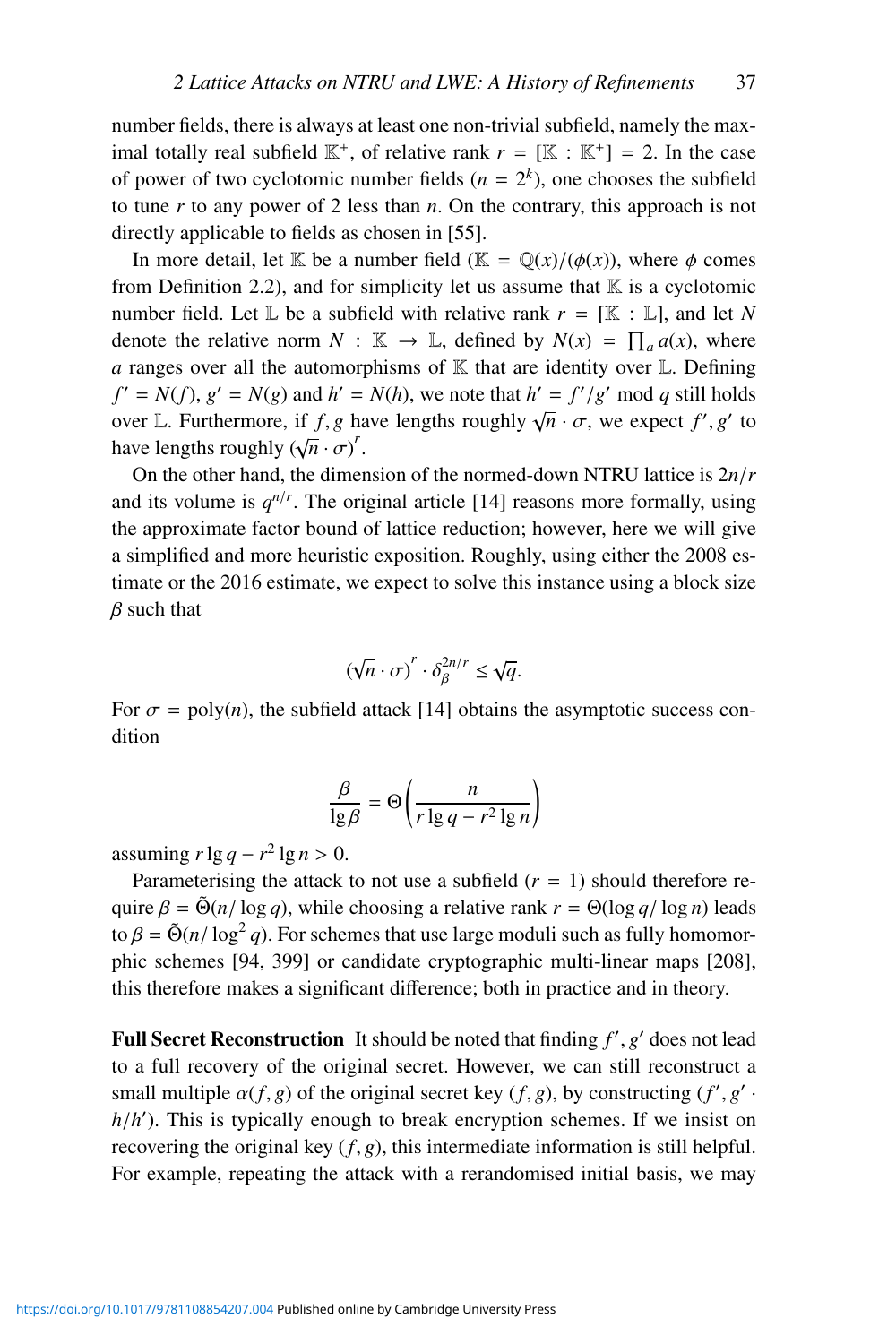recover the exact lattice generated by the secret key  $(f, g)^T \cdot O_K$ . Recovering  $(f, g)$  is now much easier; it can be done with an algorithm for the Principal Ideal Problem, and this is classically sub-exponential time [60], and quantumly polynomial time [59].

#### The Dense Sublattice Attack

We will now explain why the above subfield attack was a detour to the discovery of a much more general result by Kirchner and Fouque [324]. In a sense, LLL and BKZ are rather clever algorithms and what we can try to make more visible to them via algebraic massaging of the lattice at hand was already geometrically obvious to them: there is a particularly dense sublattice to be found inside NTRU instances. This version of the attack is therefore not prevented by choosing a number field as in [55], or even by going for a matrix version of NTRU without any underlying number field.

To prove that LLL can indeed uncover this hidden dense sublattice, let us first go back to the (worst-case) argument to prove that LLL can solve a unique-SVP instance when  $\lambda_2(\Lambda)/\lambda_1(\Lambda) > (4/3 + \epsilon)^{d/2}$ .

It follows from the inequality  $\lambda_1(\Lambda) \ge \min_i ||\mathbf{b}_i^*||$ , which is obtained by writing a shortest vector **v** as  $\mathbf{v} = \sum v_i \mathbf{b}_i^*$  and noting that **v** must be longer than  $\mathbf{b}_j^*$ where *j* is the largest index such that  $v_j \neq 0$ . From there, we argue that

$$
\|\mathbf{b}_1\| \le (4/3 + \epsilon)^{d/2} \min_i \|\mathbf{b}_i^{\star}\| \le (4/3 + \epsilon)^{d/2} \lambda_1(\Lambda) < \lambda_2(\Lambda) \,.
$$

Recall that we can make an even simpler case that LLL or BKZ must distinguish this lattice from random without having to go through the full argument. Indeed, let us simply note that, for a random lattice, we expect a particular shape for the basis, say following ZGSA or ZTGSA. But for a large enough  $\beta$ , the prediction for the shape becomes incompatible with the constraint that  $\lambda_1(\Lambda) \ge \min_i ||\mathbf{b}_i^*||$ . In such cases, LLL and BKZ must, therefore, behave differently, and this is easily seen by just looking at the shape: the NTRU lattice has been distinguished from random.

The analysis of Kirchner and Fouque follows essentially from the same kind of argument, generalising the invariant  $\lambda_1(\Lambda) \ge \min_i ||\mathbf{b}_i^*||$ . Here, we can read ' $\lambda_1(\Lambda)$ ' as the determinant of the densest one-dimensional sublattice; a *k*-dimensional variant of the inequality was given by Pataki and Tural.

**Lemma 2.13** ([469, Lemma 1]). Let  $\Lambda$  be a d-dimensional lattice, and  $\mathbf{b}_0, \ldots$ , b*<sup>d</sup>*−<sup>1</sup> *be any basis of* Λ*, and let k* ≤ *d be a positive integer. Then, for any k*-dimensional sublattice Λ' ⊂ Λ, it holds that

$$
\text{vol}\left(\Lambda'\right) \geq \min_{J} \prod_{j \in J} \|\mathbf{b}_{j}^{\star}\|,
$$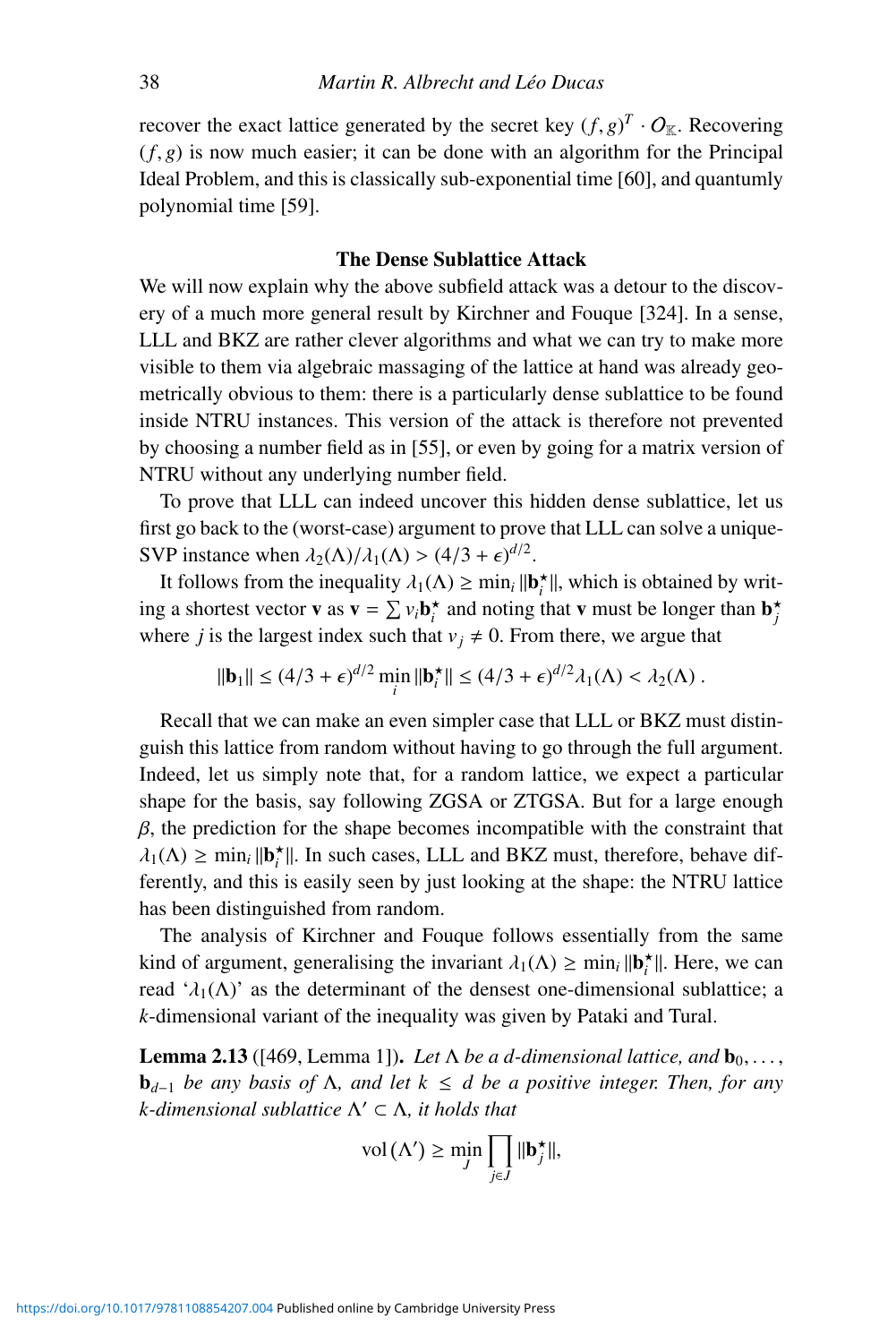*where J ranges over all subsets of* {0,..., *d* − 1} *of size k.*

We will now apply this to the dense sublattice  $\Lambda'$  generated by the *n* short vectors out of the  $d = 2n$  dimensions of the NTRU lattice. This gives a (log) left-hand side of log vol ( $\Lambda'$ )  $\leq n \log R$ , where  $R = ||(\mathbf{f}, \mathbf{g})|| \approx \sqrt{d\sigma}$  (and in fact we can argue that  $log vol(\Lambda') \approx n log R$ ). For the right-hand side, the minimum is reached by the *n* last indices  $J = \{n, n+1, \ldots, 2n-1\}.$ 

Pictorially, the usual one-dimensional argument forbids the last Gram– Schmidt vector to go above *R*; if the heuristically predicted shape contradicts this rule, then the shortest vector must have been detected somehow. The multidimensional version of Pataki and Tural instead forbids the black-hashed region to have a surface larger than the grey-filled region in Figure 2.9.

We make our prediction under the Z-shape model, denoting  $s = \lg \alpha_\beta$  the slope of the middle section, between indices  $n - z$  and  $n + z$ . The inaccuracies of this model discussed in Section 2.4.3 should be asymptotically negligible, as we will be interested in regimes for which  $\beta = o(z)$ . The picture also makes it easy to compute the right-hand side of the inequality. It is given by the surface of a right-angled triangle of height  $h = \frac{1}{2} \lg q$ . Its surface is given by  $S = \frac{1}{2} h z = \frac{1}{2} h^2 / s = (\ln q)^2 / (8 \ln q z)$ . We therefore predict that the Pataki Tural  $\frac{1}{2}$ *hz* =  $\frac{1}{2}$ *h*<sup>2</sup>/*s* = (lg *q*)<sup>2</sup>/(8 lg  $\alpha$ <sub>*β*</sub>). We therefore predict that the Pataki-Tural inequality would be violated when  $nR = S$  that is:  $\lg \alpha_\beta = \lg^2 q/(8nR)$ . Noting that lg  $\alpha_{\beta} = \Theta\left(\frac{\lg \beta}{\beta}\right)$ , we conclude that the lattice reduction is going to detect the dense sublattice when

$$
\frac{\beta}{\lg \beta} = \Theta\left(\frac{nR}{\lg^2 q}\right) \, .
$$

The required block size is therefore  $\beta = \tilde{\Theta}(n/\lg^2 q)$  as it was for the subfield attack, however a more careful analysis of the hidden constants [324] reveals that going to the subfield is slightly unfavourable.

#### Concrete Behaviour

Although we kept the above development asymptotic for simplicity, it is not hard to keep track of the hidden constants – or even to run simulations – and to predict precisely when the Pataki–Tural lemma would be violated. However, even such a methodology would only lead to an upper bound on the cost of this attack and not an estimate. Indeed, this methodology would essentially correspond to the one of Section 2.5.2 for LWE-uSVP; it is based on an impossibility argument, but it does not explain or predict the phenomenon, unlike the 2016 estimate.

We therefore emphasise this gap as our last and foremost open problem: give a more detailed explanation of how BKZ detects the hidden sublattice,